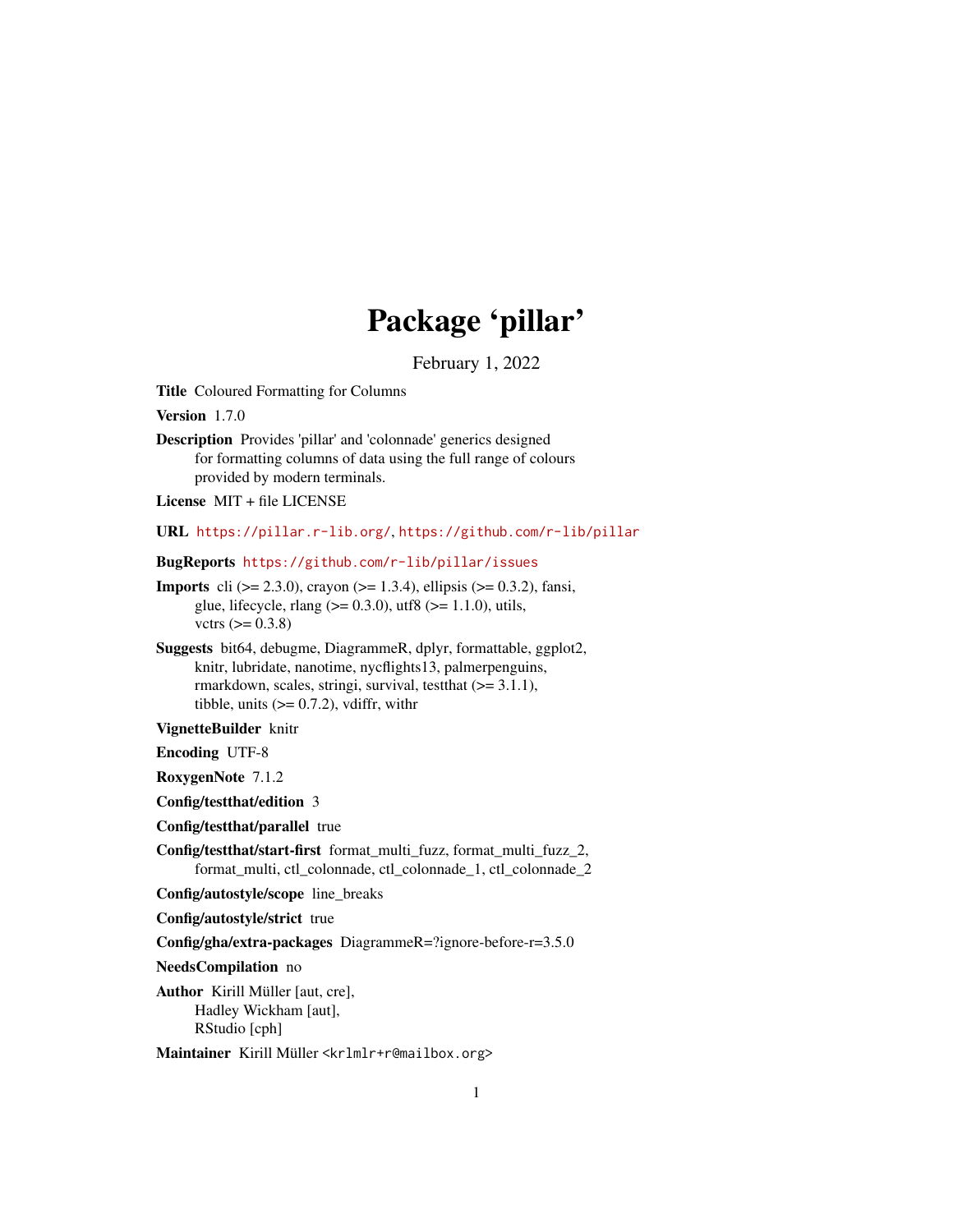<span id="page-1-0"></span>Repository CRAN Date/Publication 2022-02-01 08:30:02 UTC

### R topics documented:

|       |                                                                                                  | $\overline{2}$<br>3 |
|-------|--------------------------------------------------------------------------------------------------|---------------------|
|       |                                                                                                  | $\overline{4}$      |
|       |                                                                                                  | 6                   |
|       |                                                                                                  | - 6                 |
|       | $format\_type\_sum \ldots \ldots \ldots \ldots \ldots \ldots \ldots \ldots \ldots \ldots \ldots$ | $\tau$              |
|       |                                                                                                  | - 8                 |
|       |                                                                                                  | -9                  |
|       |                                                                                                  |                     |
|       |                                                                                                  |                     |
|       |                                                                                                  |                     |
|       |                                                                                                  |                     |
|       |                                                                                                  |                     |
|       |                                                                                                  |                     |
|       |                                                                                                  |                     |
|       |                                                                                                  |                     |
|       |                                                                                                  |                     |
|       |                                                                                                  |                     |
|       |                                                                                                  |                     |
|       |                                                                                                  |                     |
|       |                                                                                                  |                     |
|       |                                                                                                  |                     |
|       |                                                                                                  |                     |
|       |                                                                                                  |                     |
| Index |                                                                                                  | <b>26</b>           |

pillar-package *pillar: Coloured Formatting for Columns*

#### Description

#### [Stable]

Formats tabular data in columns or rows using the full range of colours provided by modern terminals. Provides various generics for making every aspect of the display customizable.

### Author(s)

Maintainer: Kirill Müller <krlmlr+r@mailbox.org>

Authors:

• Hadley Wickham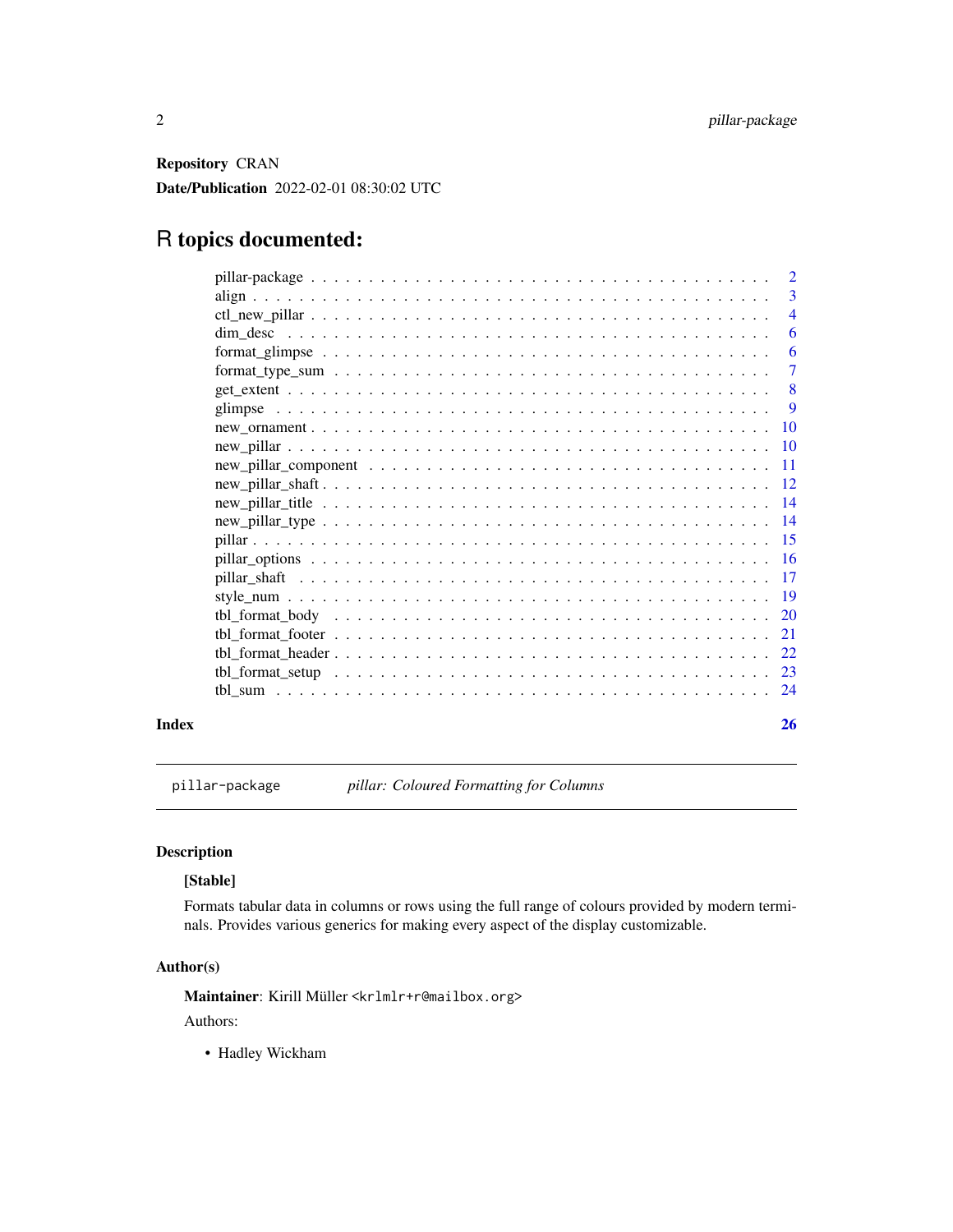#### <span id="page-2-0"></span>align 3

Other contributors:

• RStudio [copyright holder]

#### See Also

- [pillar\(\)](#page-14-1) for formatting a single column,
- [print.tbl\(\)](#page-0-0) for formatting data-frame-like objects,
- [pillar\\_options](#page-15-1) for a list of package options.

#### Examples

```
pillar(1:3)
pillar(c(1, 2, 3))
pillar(factor(letters[1:3]), title = "letters")
tbl_format_setup(tibble::as_tibble(mtcars), width = 60)
```
#### align *Alignment helper*

#### Description

Facilitates easy alignment of strings within a character vector. Designed to help implementers of formatters for custom data types.

#### Usage

```
align(x, width = NULL, align = c("left", "right"), space = "")
```
#### Arguments

| $\mathsf{x}$ | A character vector                                                                                                                         |
|--------------|--------------------------------------------------------------------------------------------------------------------------------------------|
| width        | The width that each string is padded to. If NULL, the maximum display width of<br>the character vector is used (see $get_max\_extent()$ ). |
| align        | How should strings be aligned? If align = left then padding appears on the<br>right, and vice versa.                                       |
| space        | What character should be used for the padding?                                                                                             |

#### Examples

align(c("abc", "de"), align = "left") align(c("abc", "de"), align = "right")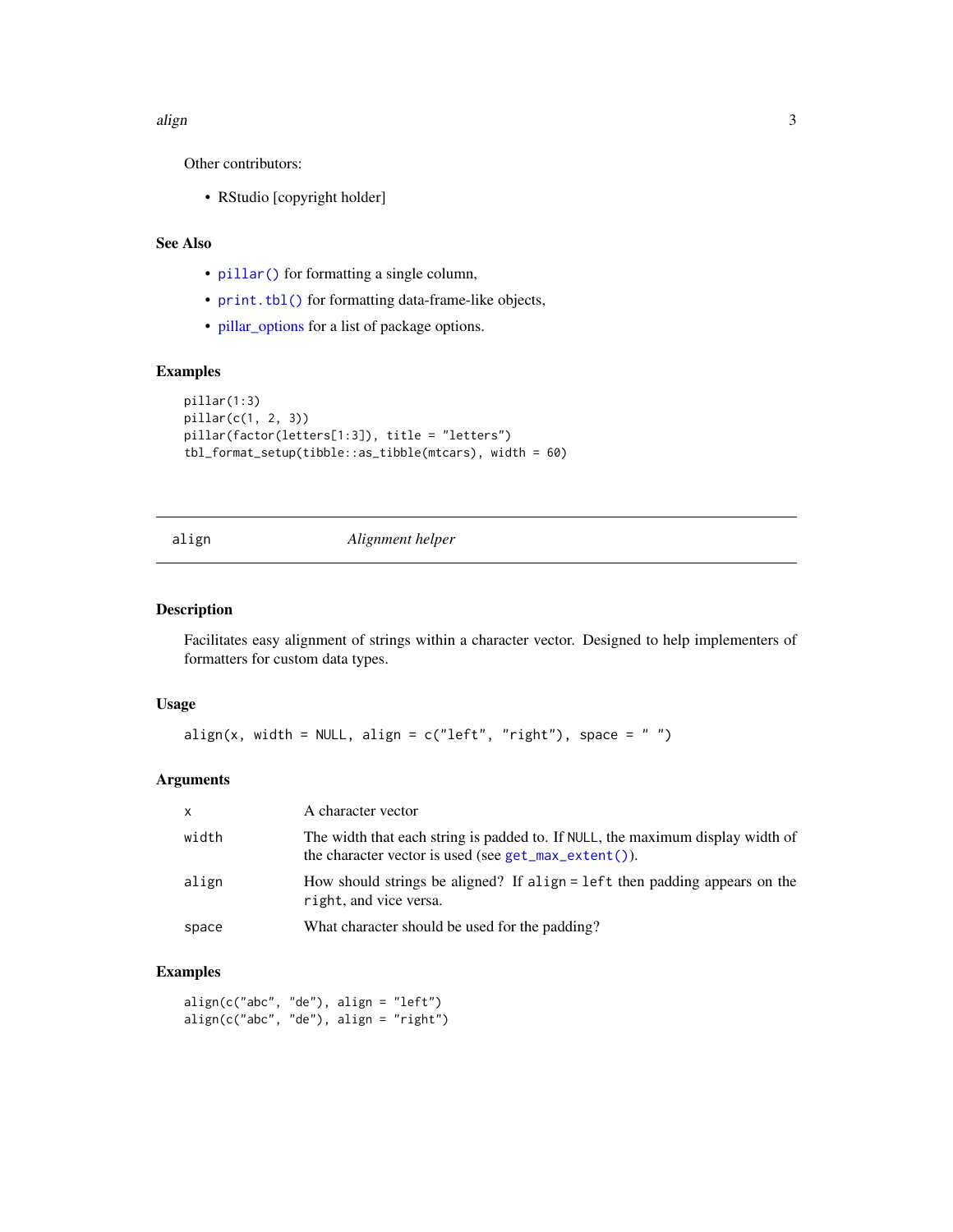#### <span id="page-3-2"></span>**Description**

Gain full control over the appearance of the pillars of your tibble subclass in its body. These methods are intended for implementers of subclasses of the "tbl" class. Users will rarely need them.

#### Usage

```
ctl_new_pillar(controller, x, width, ..., title = NULL)
ctl_new_pillar_list(
  controller,
  x,
 width,
  ...,
  title = NULL,
  first_pillar = NULL
)
```
#### Arguments

| controller   | The object of class "tbl" currently printed.                                                                                                    |
|--------------|-------------------------------------------------------------------------------------------------------------------------------------------------|
| $\mathsf{x}$ | A vector, can also be a data frame, array or matrix. in ctl_new_pillar_list().                                                                  |
| width        | The available width, can be a vector for multiple tiers. If NULL, compute only<br>the first pillar.                                             |
| .            | These dots are for future extensions and must be empty.                                                                                         |
| title        | The title, derived from the name of the column in the data.                                                                                     |
| first_pillar | Can be passed to this method if the first pillar for a compound pillar (or the pillar<br>itself for a simple pillar) has been computed already. |

#### Details

ctl\_new\_pillar() is called to construct pillars for regular (one-dimensional) vectors. The default implementation returns an object constructed with [pillar\(\)](#page-14-1). Extend this method to tweak pillar components returned from the default implementation. Override this method to completely change the appearance of the pillars.

ctl\_new\_pillar\_list() is called to construct a list of pillars. It also works for compound pillars: columns that are data frames, matrices or arrays. This method is also called to initiate the construction of all pillars in the tibble to be printed. If called for a regular one-dimensional vector, it returns a list of length one. In any case, all pillars in the returned list of pillars represent only the first column in case of compound columns. This ensures that only those pillars that are shown are constructed. To print all columns of a packed data frame, ctl\_new\_pillar\_list() eventually calls itself recursively. Users will only rarely need to override this method if ever.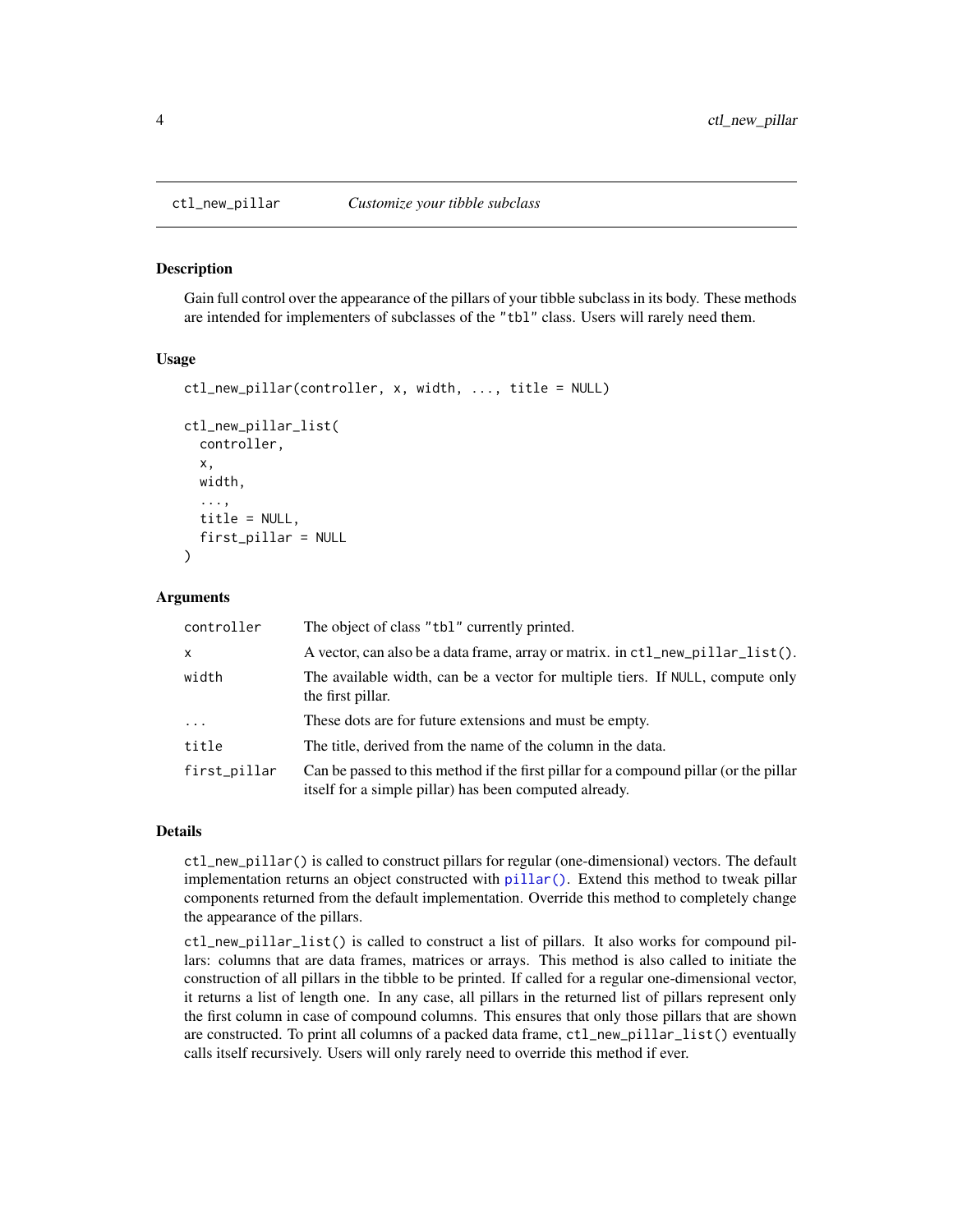All components must be of the same height. This restriction may be levied in the future.

Implementations should return NULL if none of the data fits the available width.

#### Examples

```
# Create pillar objects
ctl_new_pillar(
  palmerpenguins::penguins,
  palmerpenguins::penguins$species[1:3],
  width = 60)
ctl_new_pillar(
  palmerpenguins::penguins,
  palmerpenguins::penguins$bill_length_mm[1:3],
  width = 60\mathcal{L}# Packed data frame
ctl_new_pillar_list(
  tibble::tibble(),
  palmerpenguins::penguins,
  width = 60\lambda# Packed matrix
ctl_new_pillar_list(tibble::tibble(), matrix(1:6, ncol = 2), width = 60)
# Packed array
ctl_new_pillar_list(tibble::tibble(), Titanic, width = 60)
# Customize output
lines \leq function(char = "-") {
  stopifnot(nchar(char) == 1)
  structure(char, class = "lines")
}
format.lines <- function(x, width, ...) {
  paste(rep(x, width), collapse = "")}
ctl_new_pillar.line_tbl <- function(controller, x, width, ..., title = NULL) {
  out <- NextMethod()
  new_pillar(list(
   title = out$title,
   type = out$type,
   lines = new_pillar_component(list(lines("=")), width = 1),
    data = out$data
 ))
}
```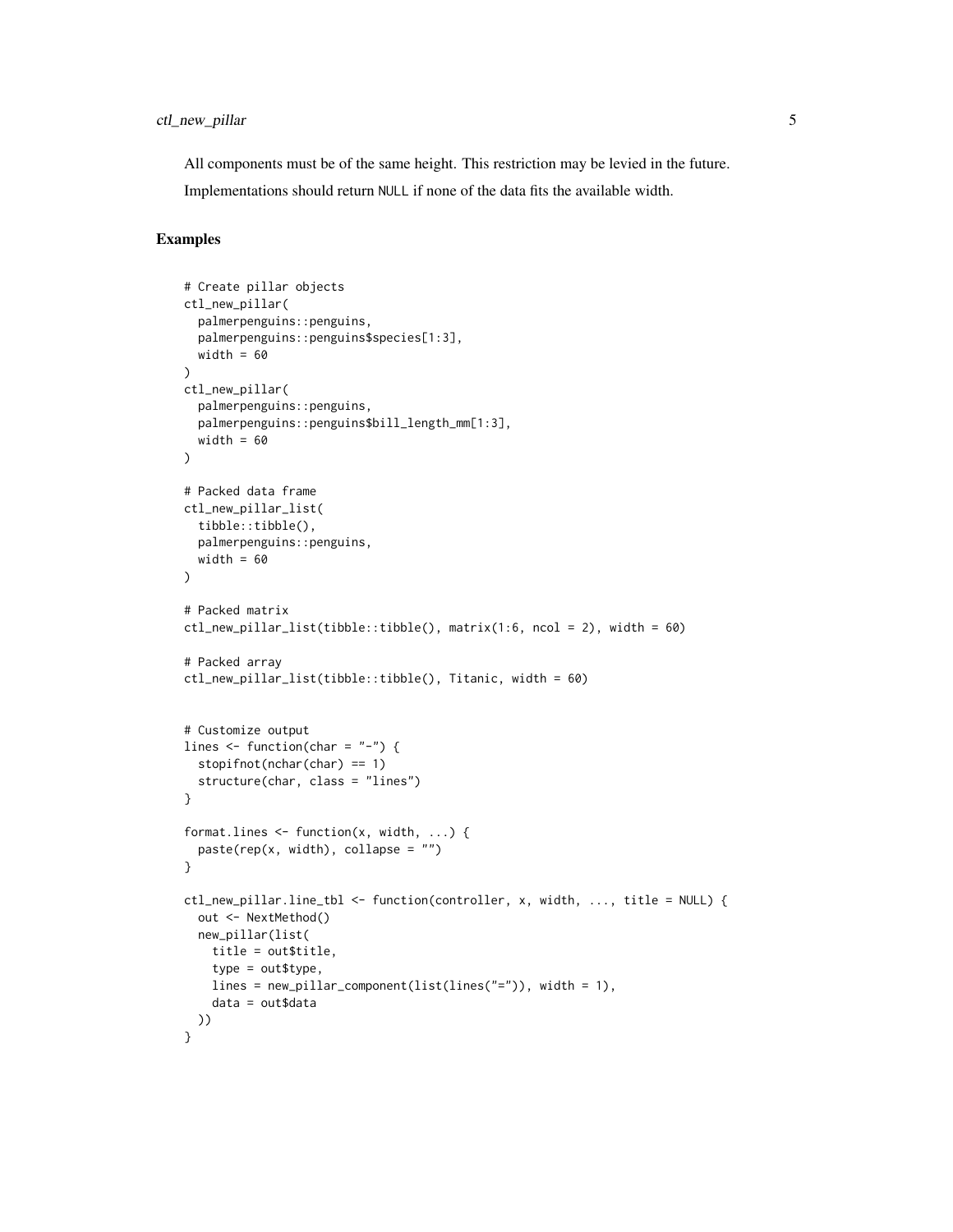```
vctrs::new_data_frame(
  list(a = 1:3, b = letters[1:3]),class = c("line_tbl", "tbl")
\mathcal{L}
```
dim\_desc *Format dimensions*

#### Description

Multi-dimensional objects are formatted as a x b x ..., for vectors the length is returned.

#### Usage

dim\_desc(x)

#### Arguments

x The object to format the dimensions for

#### Examples

```
dim_desc(1:10)
dim_desc(Titanic)
```
<span id="page-5-1"></span>format\_glimpse *Format a vector for horizontal printing*

#### Description

#### [Experimental]

This generic provides the logic for printing vectors in [glimpse\(\)](#page-8-1).

The output strives to be as unambiguous as possible, without compromising on readability. In a list, to distinguish between vectors and nested lists, the latter are surrounded by [] brackets. Empty lists are shown as []. Vectors inside lists, of length not equal to one, are surrounded by  $\langle \rangle$  angle brackets. Empty vectors are shown as <>.

#### Usage

format\_glimpse(x, ...)

|                         | A vector.                    |
|-------------------------|------------------------------|
| $\cdot$ $\cdot$ $\cdot$ | Arguments passed to methods. |

<span id="page-5-0"></span>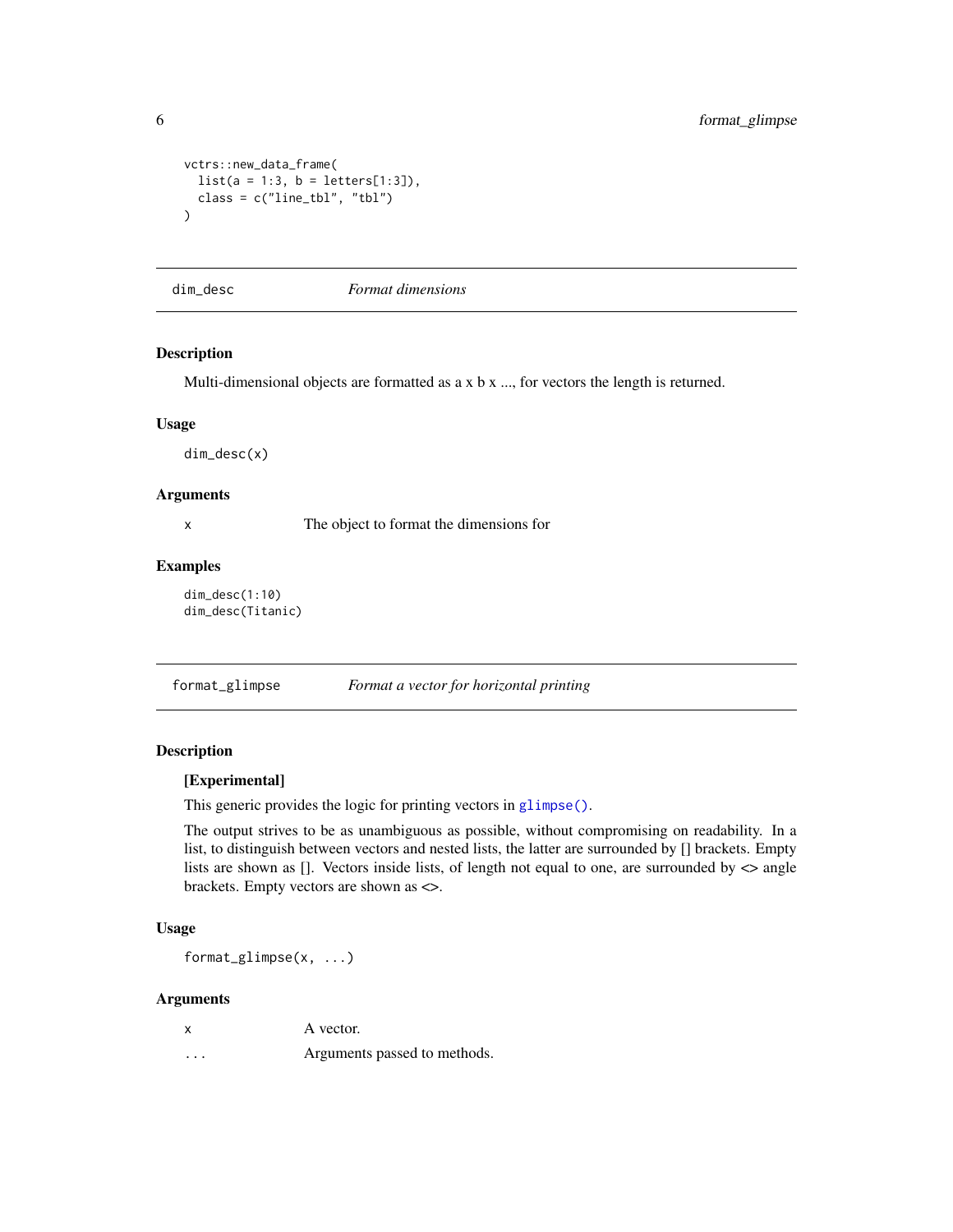```
format_type_sum 7
```
#### Value

A character vector of the same length as x.

#### Examples

```
format_glimpse(1:3)
```

```
# Lists use [], vectors inside lists use <>
format_glimpse(list(1:3))
format_glimpse(list(1, 2:3))
format_glimpse(list(list(1), list(2:3)))
format_glimpse(list(as.list(1), as.list(2:3)))
format_glimpse(list(character()))
format_glimpse(list(NULL))
```

```
# Character strings are always quoted
writeLines(format_glimpse(letters[1:3]))
writeLines(format_glimpse(c("A", "B, C")))
```

```
# Factors are quoted only when needed
writeLines(format_glimpse(factor(letters[1:3])))
writeLines(format_glimpse(factor(c("A", "B, C"))))
```
format\_type\_sum *Format a type summary*

#### Description

Called on values returned from [type\\_sum\(\)](#page-0-0) for defining the description in the capital.

#### Usage

```
format_type_sum(x, width, ...)
## Default S3 method:
format_type_sum(x, width, ...)
## S3 method for class 'AsIs'
format_type_sum(x, width, ...)
```

|                         | A return value from $type\_sum()$                                                                   |
|-------------------------|-----------------------------------------------------------------------------------------------------|
| width                   | The desired total width. If the returned string still is wider, it will be trimmed.<br>Can be NULL. |
| $\cdot$ $\cdot$ $\cdot$ | Arguments passed to methods.                                                                        |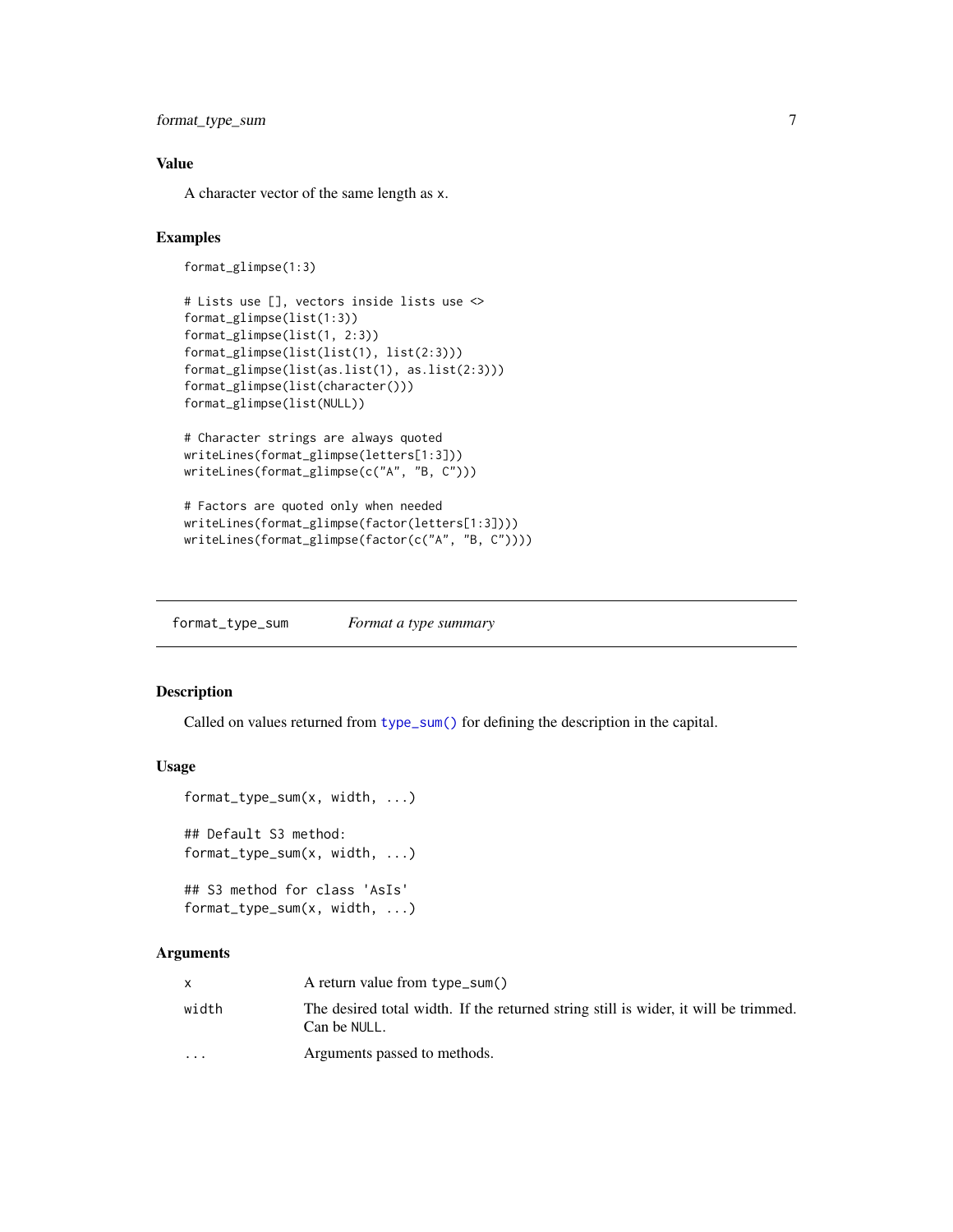#### <span id="page-7-0"></span>Details

Two methods are implemented by default for this generic: the default method, and the method for the "AsIs" class. Return I("type") from your [type\\_sum\(\)](#page-0-0) implementation to format the type without angle brackets. For even more control over the formatting, implement your own method.

#### Examples

```
# Default method: show the type with angle brackets
format_type_sum(1, NULL)
pillar(1)
# AsIs method: show the type without angle brackets
type_sum.accel <- function(x) {
 I("kg m/s^2")
}
accel <- structure(9.81, class = "accel")
pillar(accel)
```
get\_extent *Calculate display width*

#### <span id="page-7-1"></span>Description

get\_extent() calculates the display width for each string in a character vector.

get\_max\_extent() calculates the maximum display width of all strings in a character vector, zero for empty vectors.

#### Usage

```
get_extent(x)
```
get\_max\_extent(x)

#### Arguments

x A character vector.

#### Examples

```
get_extent(c("abc", "de"))
get_extent("\u904b\u6c23")
get_max_extent(c("abc", "de"))
```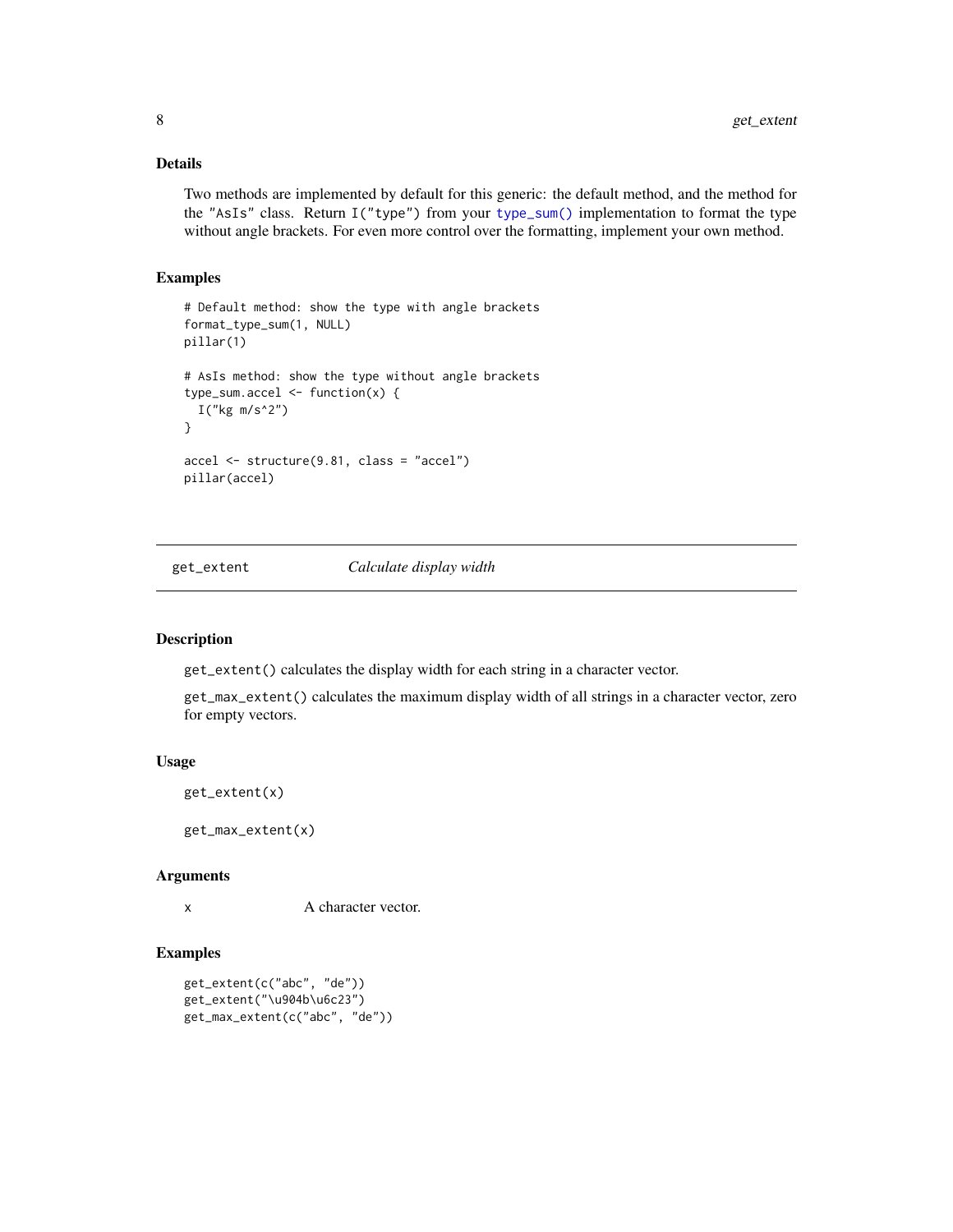<span id="page-8-1"></span><span id="page-8-0"></span>

#### Description

glimpse() is like a transposed version of print(): columns run down the page, and data runs across. This makes it possible to see every column in a data frame. It's a little like [str\(\)](#page-0-0) applied to a data frame but it tries to show you as much data as possible. (And it always shows the underlying data, even when applied to a remote data source.)

See [format\\_glimpse\(\)](#page-5-1) for details on the formatting.

#### Usage

 $glimpse(x, width = NULL, ...)$ 

#### Arguments

|         | An object to glimpse at.                                                                                 |
|---------|----------------------------------------------------------------------------------------------------------|
| width   | Width of output: defaults to the setting of the width option (if finite) or the<br>width of the console. |
| $\cdot$ | Unused, for extensibility.                                                                               |

#### Value

x original x is (invisibly) returned, allowing glimpse() to be used within a data pipe line.

#### S3 methods

glimpse is an S3 generic with a customised method for tbls and data.frames, and a default method that calls [str\(\)](#page-0-0).

#### Examples

glimpse(mtcars)

glimpse(nycflights13::flights)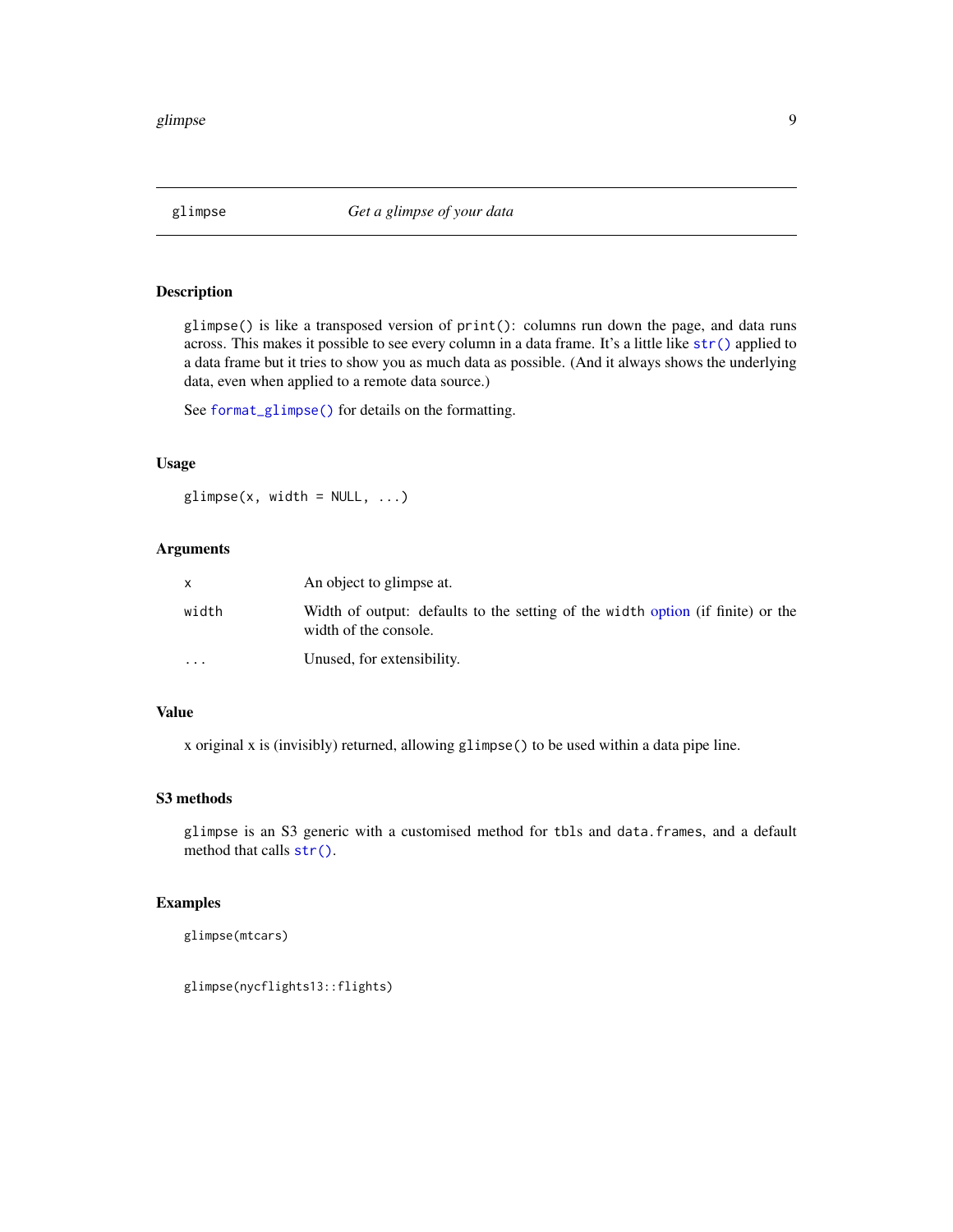<span id="page-9-0"></span>

#### Description

This function is useful if your data renders differently depending on the available width. In this case, implement the [pillar\\_shaft\(\)](#page-16-1) method for your class to return a subclass of "pillar\_shaft" and have the [format\(\)](#page-0-0) method for this subclass call new\_ornament(). See the implementation of pillar\_shaft.numeric() and format.pillar\_shaft\_decimal() for an example.

#### Usage

 $new\_ornament(x, width = NULL, align = NULL)$ 

#### Arguments

| $\mathsf{x}$ | A character vector with formatting, can use ANYI styles e.g provided by the <b>cli</b><br>package. |
|--------------|----------------------------------------------------------------------------------------------------|
| width        | An optional width of the resulting pillar, computed from x if missing                              |
| align        | Alignment, one of "left" or "right"                                                                |

#### Examples

new\_ornament(c("abc", "de"), align = "right")

| new_pillar | Construct a custom pillar object |
|------------|----------------------------------|
|------------|----------------------------------|

#### Description

#### [Experimental]

new\_pillar() is the low-level constructor for pillar objects. It supports arbitrary components. See [pillar\(\)](#page-14-1) for the high-level constructor with default components.

#### Usage

```
new_pillar(components, ..., width = NULL, class = NULL, extra = deprecated())
```

| components | A named list of components constructed with pillar component(). |
|------------|-----------------------------------------------------------------|
| .          | These dots are for future extensions and must be empty.         |
| width      | Default width, optional.                                        |
| class      | Name of subclass.                                               |
| extra      | Deprecated.                                                     |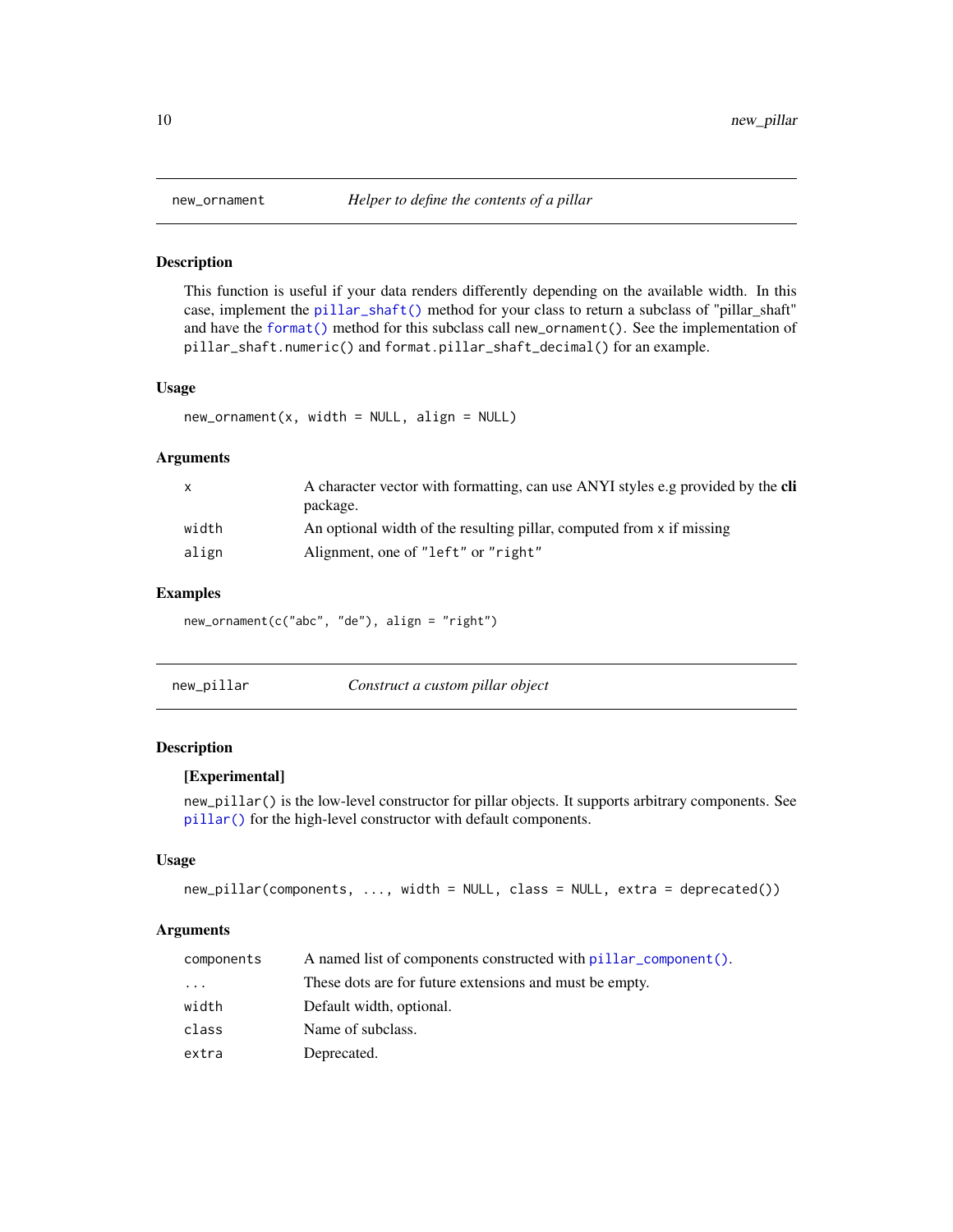#### <span id="page-10-0"></span>Details

Arbitrary components are supported. If your tibble subclass needs more or different components in its pillars, override or extend [ctl\\_new\\_pillar\(\)](#page-3-1) and perhaps [ctl\\_new\\_pillar\\_list\(\)](#page-3-2).

#### Examples

```
lines \leq function(char = "-") {
  stopifnot(nchar(char) == 1)
  structure(char, class = "lines")
}
format.lines <- function(x, width, ...) {
  paste(rep(x, width), collapse = "")}
new_pillar(list(
  title = pillar_component(new_ornament(c("abc", "de"), align = "right")),
  lines = new_pillar_component(list(lines("=")), width = 1)
))
```
new\_pillar\_component *Components of a pillar*

#### <span id="page-10-1"></span>Description

new\_pillar\_component() constructs an object of class "pillar\_component".

pillar\_component() is a convenience helper that wraps the input in a list and extracts width and minimum width.

#### Usage

```
new_pillar_component(x, ..., width, min_width = NULL)
```
pillar\_component(x)

| X                | A bare list (for new_pillar_component()), or an object with attributes "width"<br>and "min_width" attributes (for $pillar\_component()$ ). |
|------------------|--------------------------------------------------------------------------------------------------------------------------------------------|
| $\cdots$         | These dots are for future extensions and must be empty.                                                                                    |
| width, min_width |                                                                                                                                            |
|                  | Width and minimum width for the new component. If min_width is NULL, it is<br>assumed to match width.                                      |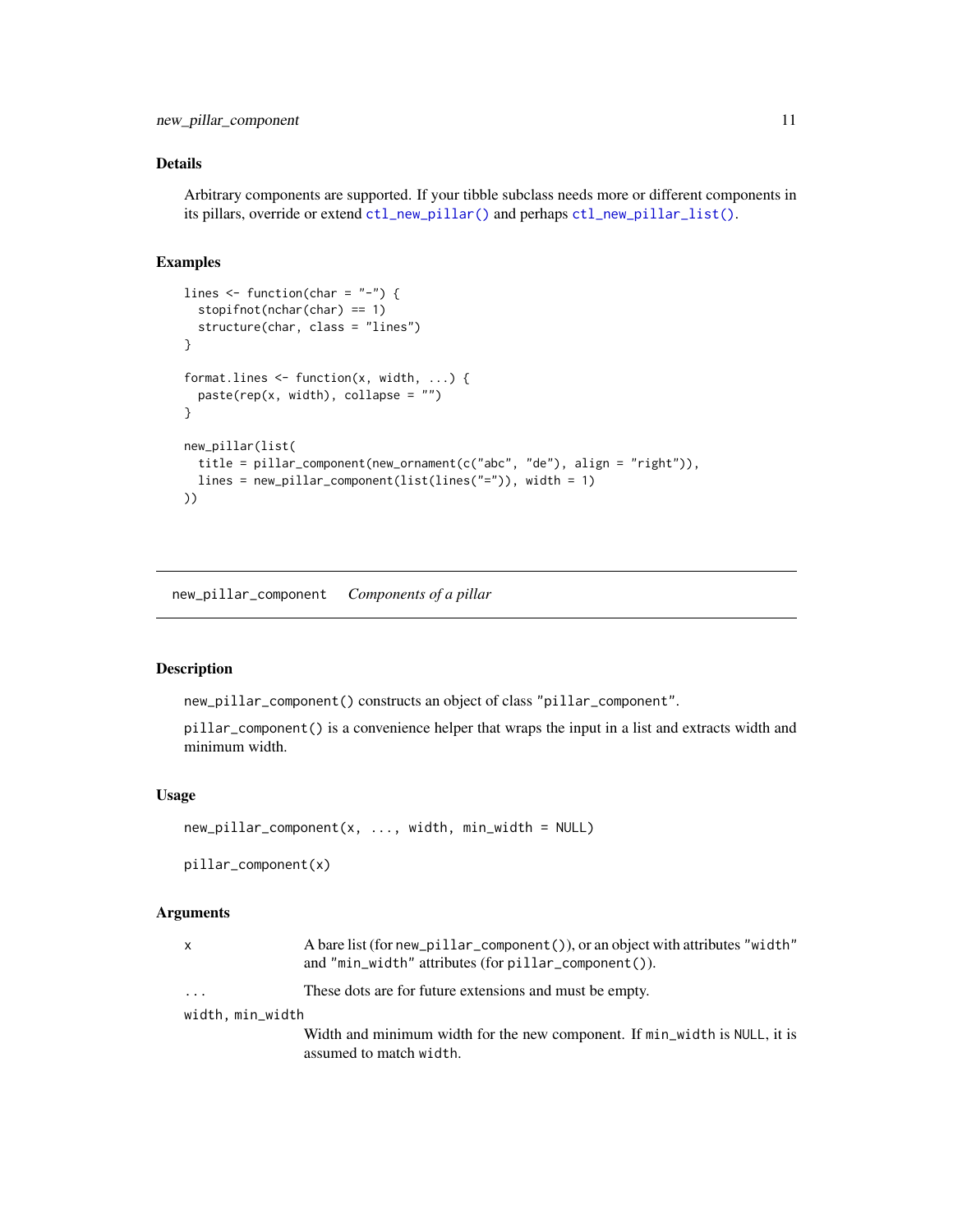#### Details

Objects of class "pillar" are internally a named lists of their components. The default components are title (may be missing), type, and data. Each component is a "pillar\_component".

This class captures contents that can be fitted in a rectangle. Each component consists of one or multiple cells that are aligned horizontally (with one space in between) when printed. Each cell has a maximum (i.e., desired) width and may have a minimum width if the contents are compressible. The component object stores the width of the cells as an attribute.

#### Examples

```
new_pillar_component(list(letters[1:3]), width = 1)
pillar_component(new_pillar_title("letters"))
pillar_component(new_pillar_type(letters))
pillar_component(pillar_shaft(letters[1:3]))
```
<span id="page-11-1"></span>new\_pillar\_shaft *Constructor for column data*

#### Description

The new\_pillar\_shaft() constructor creates objects of the "pillar\_shaft" class. This is a virtual or abstract class, you must specify the class argument. By convention, this should be a string that starts with "pillar\_shaft\_". See vignette("extending",package = "tibble") for usage examples.

This method accepts a vector of arbitrary length and is expected to return an S3 object with the following properties:

- It has an attribute "width"
- It can have an attribute "min\_width", if missing, "width" is used
- It must implement a method format $(x, width, ...)$  that can be called with any value between min\_width and width
- This method must return an object that inherits from character and has attributes "align" (with supported values "left", "right", and "center") and "width"

The function [new\\_pillar\\_shaft\(\)](#page-11-1) returns such an object, and also correctly formats NA values. In many cases, the implementation of pillar\_shaft.your\_class\_name() will format the data as a character vector (using color for emphasis) and simply call new\_pillar\_shaft(). See pillar:::pillar\_shaft.numeric for a code that allows changing the display depending on the available width.

new\_pillar\_shaft\_simple() provides an implementation of the pillar\_shaft class suitable for output that has a fixed formatting, which will be truncated with a continuation character (ellipsis or ~) if it doesn't fit the available width. By default, the required width is computed from the natural width of the formatted argument.

<span id="page-11-0"></span>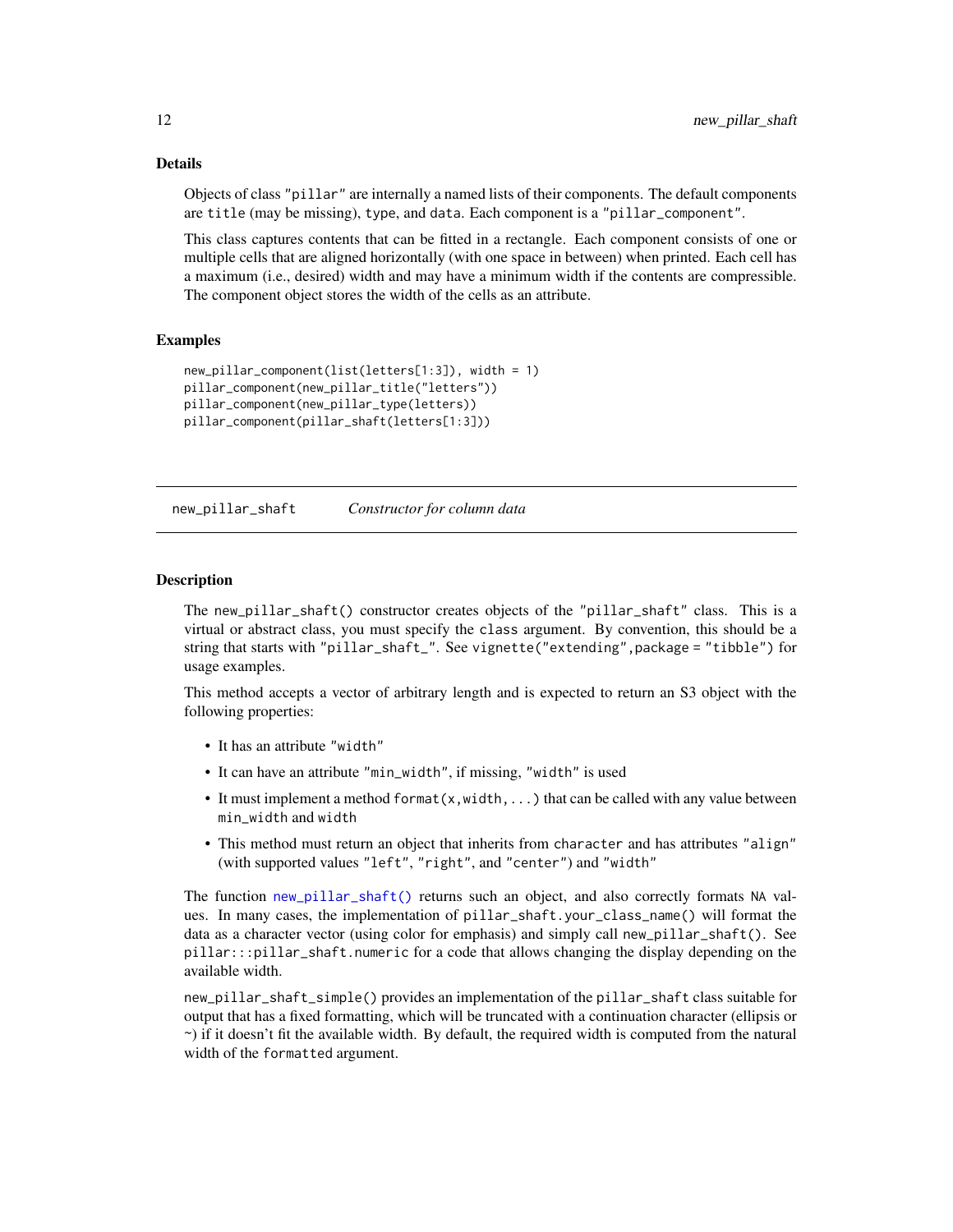<span id="page-12-0"></span>new\_pillar\_shaft 13

#### Usage

```
new_pillar_shaft(
  x,
  ...,
  width = NULL,
  min_width = width,
  type_sum = NULL,
  class = NULL,
  subclass = NULL
\mathcal{L}new_pillar_shaft_simple(
  formatted,
  ...,
  width = NULL,
  align = "left",
  min_width = NULL,
  na = NULL,na\_indent = 0L,shorten = c("back", "front", "mid", "abbreviate"),
  short_formatted = NULL
\mathcal{L}
```

| x         | An object                                                                                                                                              |
|-----------|--------------------------------------------------------------------------------------------------------------------------------------------------------|
| $\cdots$  | Passed on to new_pillar_shaft().                                                                                                                       |
| width     | The maximum column width.                                                                                                                              |
| min_width | The minimum allowed column width, width if omitted.                                                                                                    |
| type_sum  | [Experimental]                                                                                                                                         |
|           | Override the type summary displayed at the top of the data. This argument, if<br>given, takes precedence over the type summary provided by type_sum(). |
| class     | The name of the subclass.                                                                                                                              |
| subclass  | Deprecated, pass the class argument instead.                                                                                                           |
| formatted | The data to show, an object coercible to character.                                                                                                    |
| align     | Alignment of the column.                                                                                                                               |
| na        | String to use as NA value, defaults to "NA" styled with style_na() with fallback<br>if color is not available.                                         |
| na_indent | Indentation of NA values.                                                                                                                              |
| shorten   | How to abbreviate the data if necessary:                                                                                                               |
|           | • "back" (default): add an ellipsis at the end                                                                                                         |
|           | • "front": add an ellipsis at the front                                                                                                                |
|           | • "mid": add an ellipsis in the middle                                                                                                                 |
|           | • "abbreviate": use abbreviate()                                                                                                                       |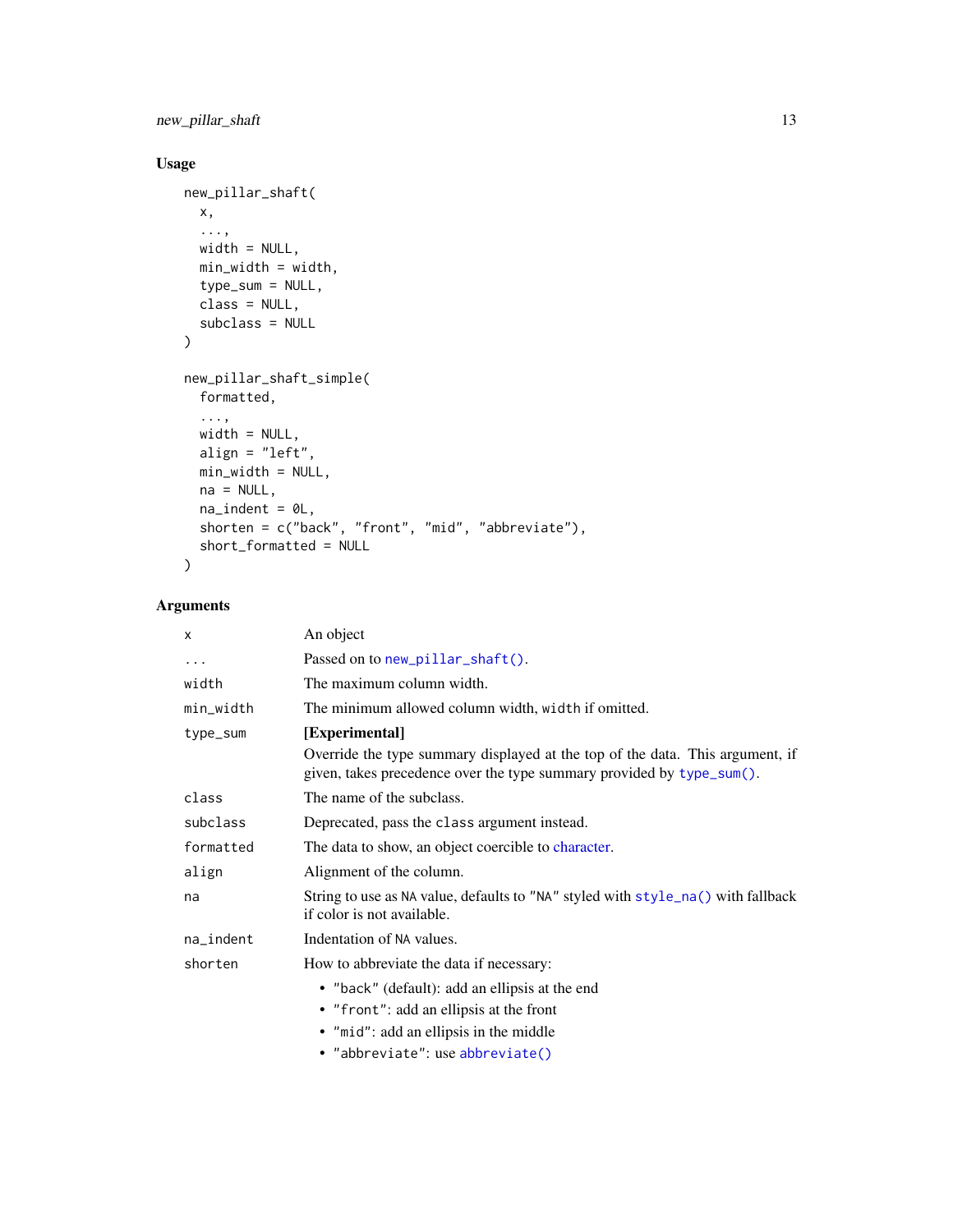#### <span id="page-13-0"></span>short\_formatted

If provided, a character vector of the same length as formatted, to be used when the available width is insufficient to show the full output.

#### Details

The formatted argument may also contain ANSI escapes to change color or other attributes of the text, provided e.g. by the cli package.

<span id="page-13-1"></span>new\_pillar\_title *Prepare a column title for formatting*

#### Description

Call [format\(\)](#page-0-0) on the result to render column titles.

#### Usage

new\_pillar\_title(x, ...)

#### Arguments

| X | A character vector of column titles.                    |
|---|---------------------------------------------------------|
| . | These dots are for future extensions and must be empty. |

#### Examples

format(new\_pillar\_title(names(trees)))

<span id="page-13-2"></span>new\_pillar\_type *Prepare a column type for formatting*

#### Description

Calls [type\\_sum\(\)](#page-0-0) to format the type. Call [format\(\)](#page-0-0) on the result to render column types.

#### Usage

new\_pillar\_type(x, ...)

#### Arguments

| $\mathsf{x}$ | A vector for which the type is to be retrieved.         |
|--------------|---------------------------------------------------------|
| .            | These dots are for future extensions and must be empty. |

#### Examples

```
format(new_pillar_type("a"))
format(new_pillar_type(factor("a")))
```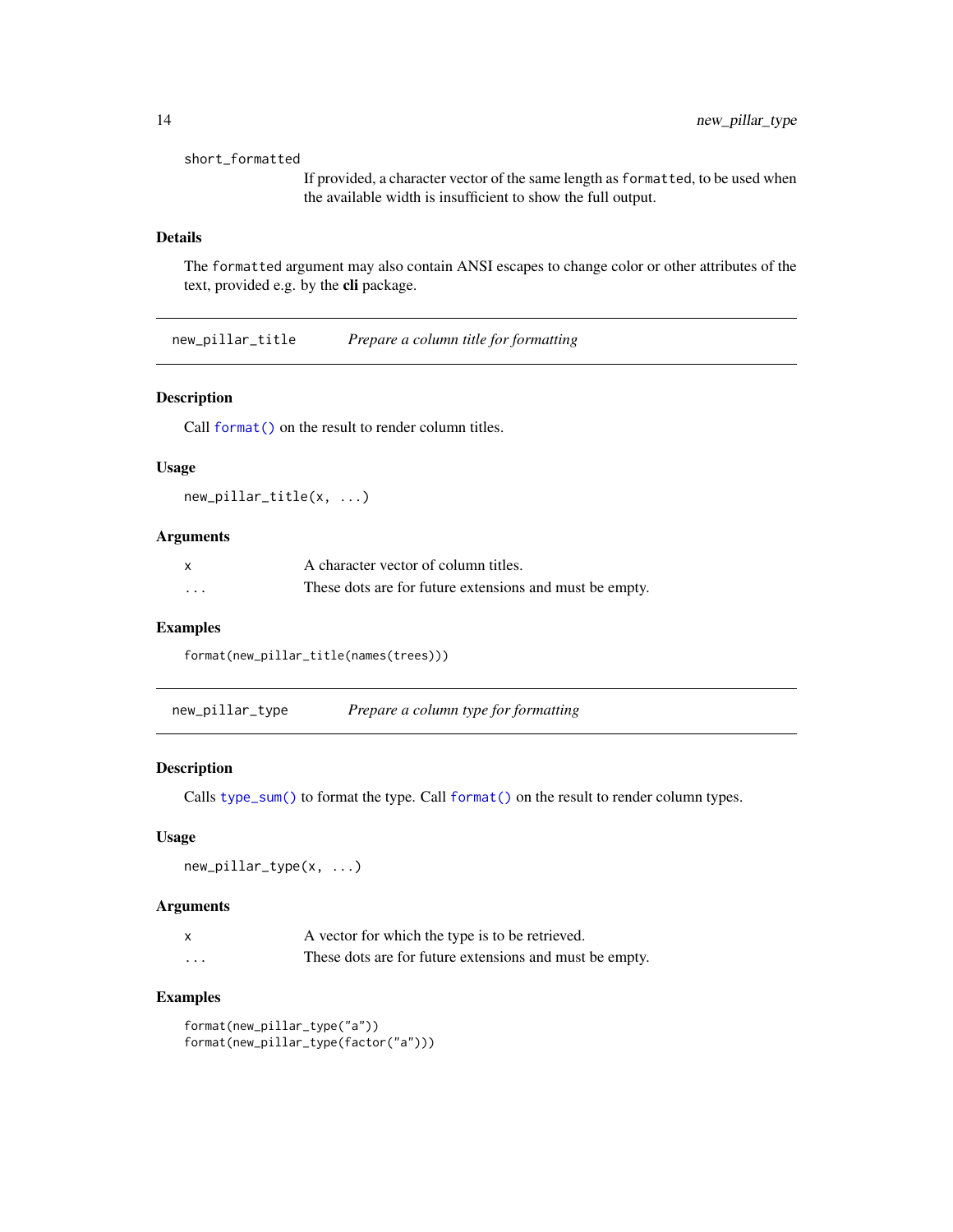<span id="page-14-1"></span><span id="page-14-0"></span>

#### Description

pillar() creates an object that formats a vector. The output uses one row for a title (if given), one row for the type, and vec\_size(x) rows for the data.

#### Usage

 $pillar(x, title = NULL, width = NULL, ...)$ 

#### Arguments

| x     | A vector to format.                                                                              |
|-------|--------------------------------------------------------------------------------------------------|
| title | An optional title for the column. The title will be used "as is", no quoting will<br>be applied. |
| width | Default width, optional.                                                                         |
| .     | Passed on to $pillar\_shaff()$ .                                                                 |

#### Details

A pillar consists of arbitrary components. The pillar() constructor uses title, type, and data.

- title via [new\\_pillar\\_title\(\)](#page-13-1)
- type via [new\\_pillar\\_type\(\)](#page-13-2), which calls [type\\_sum\(\)](#page-0-0) internally
- data via [pillar\\_shaft\(\)](#page-16-1)

All components are formatted via [format\(\)](#page-0-0) when displaying the pillar. A width argument is passed to each format() call.

As of pillar 1.5.0, pillar() returns NULL if the width is insufficient to display the data.

#### Examples

```
x \le -123456789 \times (10^{x}c(-1, -3, -5, NA, -8, -10))pillar(x)
pillar(-x)
pillar(runif(10))
pillar(rcauchy(20))
# Special values are highlighted
pillar(c(runif(5), NA, NaN, Inf, -Inf))
# Very wide ranges will be displayed in scientific format
pillar(c(1e10, 1e-10), width = 20)
pillar(c(1e10, 1e-10))
```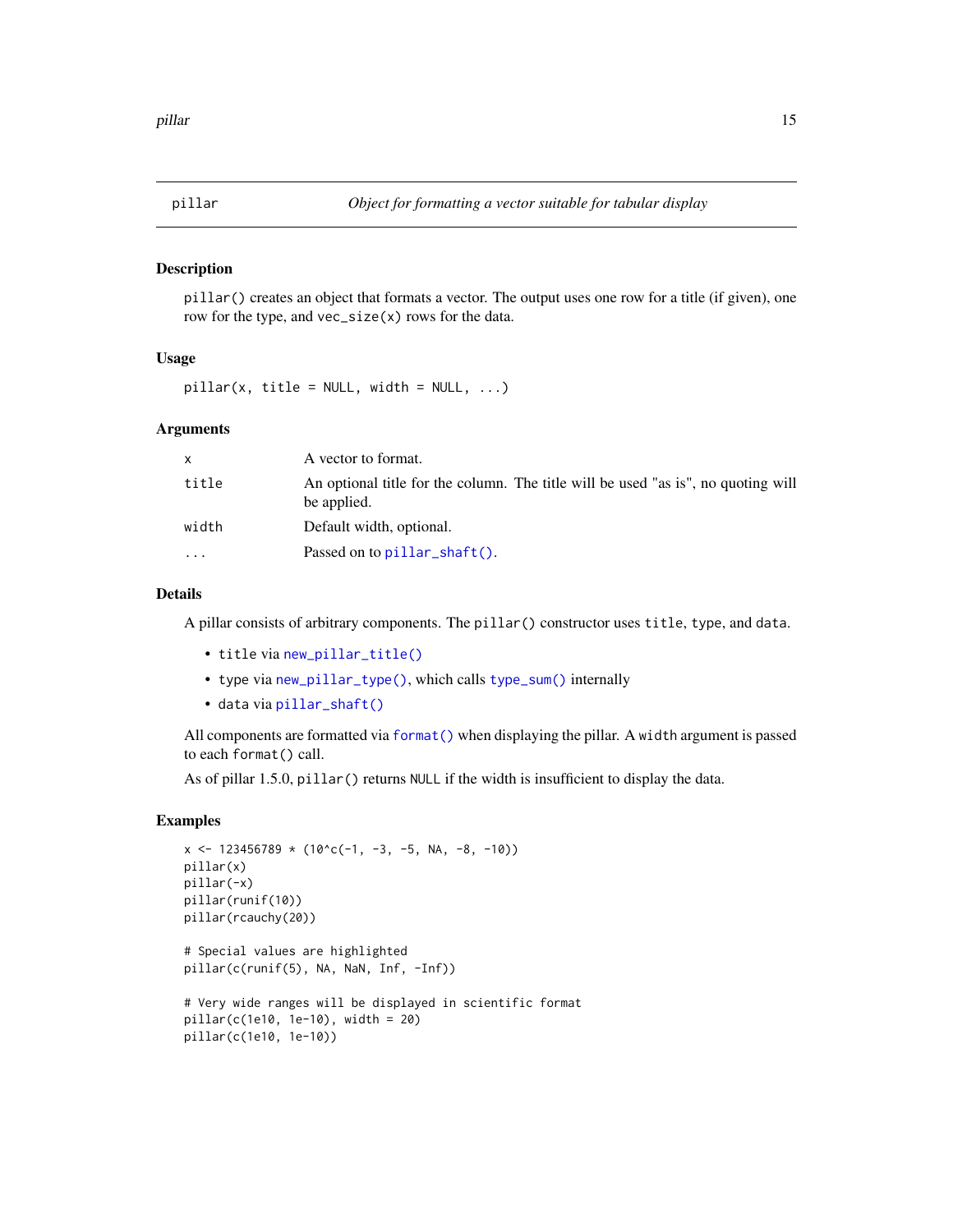```
x <- c(FALSE, NA, FALSE, FALSE, TRUE, FALSE, FALSE, TRUE, FALSE, TRUE)
pillar(x)
x <- c("This is string is rather long", NA, "?", "Short")
pillar(x)
pillar(x, width = 30)
pillar(x, width = 5)date <- as.Date("2017-05-15")
pillar(data + c(1, NA, 3:5))pillar(as.POSIXct(date) + c(30, NA, 600, 3600, 86400))
```
<span id="page-15-1"></span>pillar\_options *Package options*

#### **Description**

Options that affect display of tibble-like output.

#### Usage

pillar\_options

#### Details

These options can be set via [options\(\)](#page-0-0) and queried via [getOption\(\)](#page-0-0). For this, add a pillar. prefix (the package name and a dot) to the option name. Example: for an option foo, use options(pillar.foo = value) to set it and getOption("pillar.foo") to retrieve the current value. An option value of NULL means that the default is used.

#### Options for the pillar package

- print\_max: Maximum number of rows printed, default: 20. Set to Inf to always print all rows. For compatibility reasons, getOption("tibble.print\_max") and getOption("dplyr.print\_max") are also consulted, this will be soft-deprecated in pillar v2.0.0.
- print\_min: Number of rows printed if the table has more than print\_max rows, default: 10. For compatibility reasons, getOption("tibble.print\_min") and getOption("dplyr.print\_min") are also consulted, this will be soft-deprecated in pillar v2.0.0.
- width: Output width. Default: NULL (use getOption("width")). This can be larger than getOption("width"), in this case the output of the table's body is distributed over multiple tiers for wide tibbles. For compatibility reasons, getOption("tibble.width") and getOption("dplyr.width") are also consulted, this will be soft-deprecated in pillar v2.0.0.
- max\_footer\_lines: The maximum number of lines in the footer, default: 7. Set to Inf to turn off truncation of footer lines. The max\_extra\_cols option still limits the number of columns printed.
- max\_extra\_cols: The maximum number of columns printed in the footer, default: 100. Set to Inf to show all columns. Set the more predictable max\_footer\_lines to control the number of footer lines instead.

<span id="page-15-0"></span>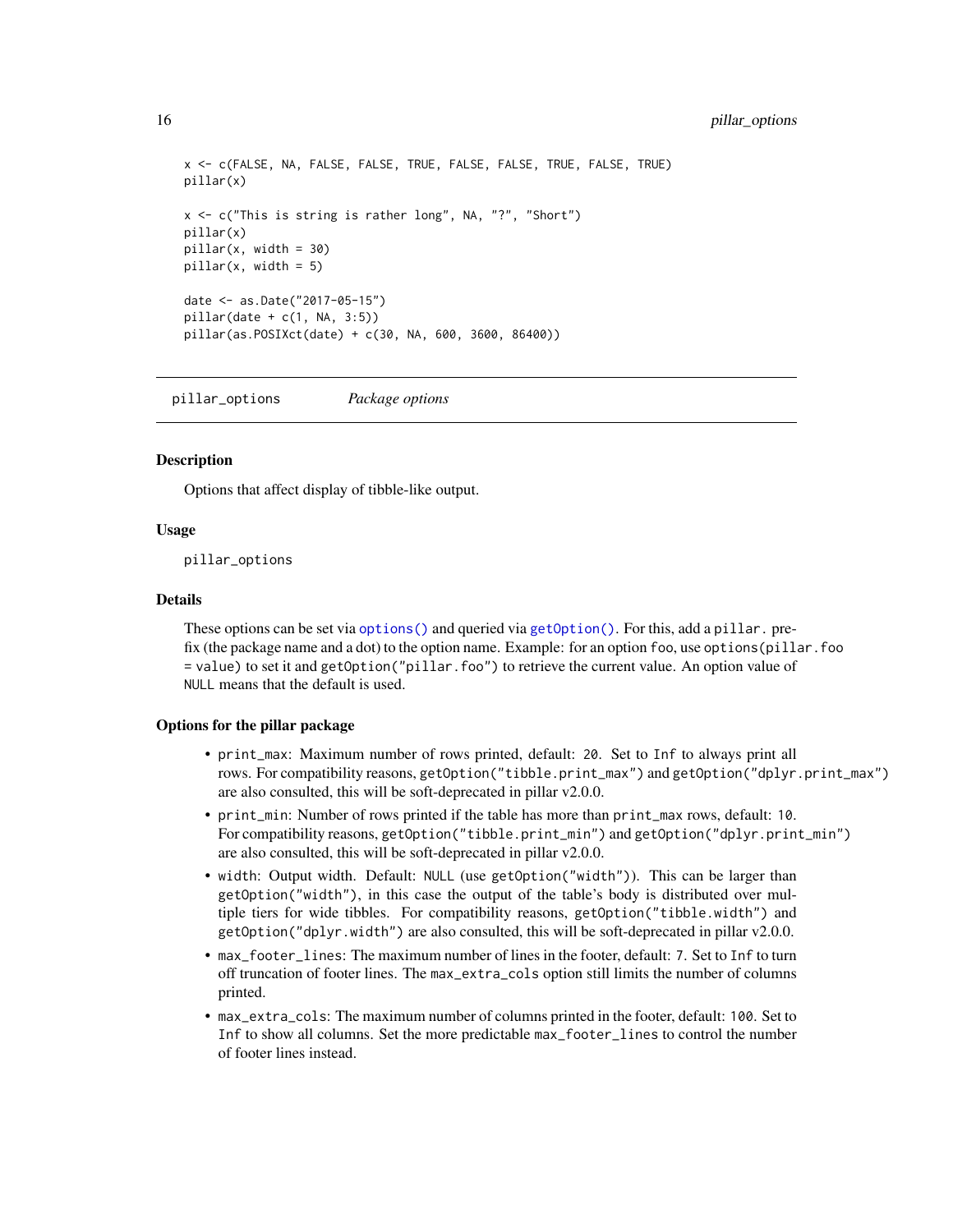- <span id="page-16-0"></span>• bold: Use bold font, e.g. for column headers? This currently defaults to FALSE, because many terminal fonts have poor support for bold fonts.
- subtle: Use subtle style, e.g. for row numbers and data types? Default: TRUE.
- subtle\_num: Use subtle style for insignificant digits? Default: FALSE, is also affected by the subtle option.
- neg: Highlight negative numbers? Default: TRUE.
- sigfig: The number of significant digits that will be printed and highlighted, default: 3. Set the subtle option to FALSE to turn off highlighting of significant digits.
- min\_title\_chars: The minimum number of characters for the column title, default: 15. Column titles may be truncated up to that width to save horizontal space. Set to Inf to turn off truncation of column titles.
- min\_chars: The minimum number of characters wide to display character columns, default: 3. Character columns may be truncated up to that width to save horizontal space. Set to Inf to turn off truncation of character columns.
- max\_dec\_width: The maximum allowed width for decimal notation, default: 13.
- bidi: Set to TRUE for experimental support for bidirectional scripts. Default: FALSE. When this option is set, "left right override" and "first strong isolate" [Unicode controls](https://www.w3.org/International/questions/qa-bidi-unicode-controls) are inserted to ensure that text appears in its intended direction and that the column headings correspond to the correct columns.

#### Examples

```
# Default setting:
getOption("pillar.sigfig")
pillar(1.234567)
# Change for the duration of the session:
old <- options(pillar.sigfig = 6)
pillar(1.234567)
# Change back to the original value:
options(old)
pillar(1.234567)
# Local scope:
local({
 rlang::local_options(pillar.sigfig = 6)
 pillar(1.234567)
})
pillar(1.234567)
```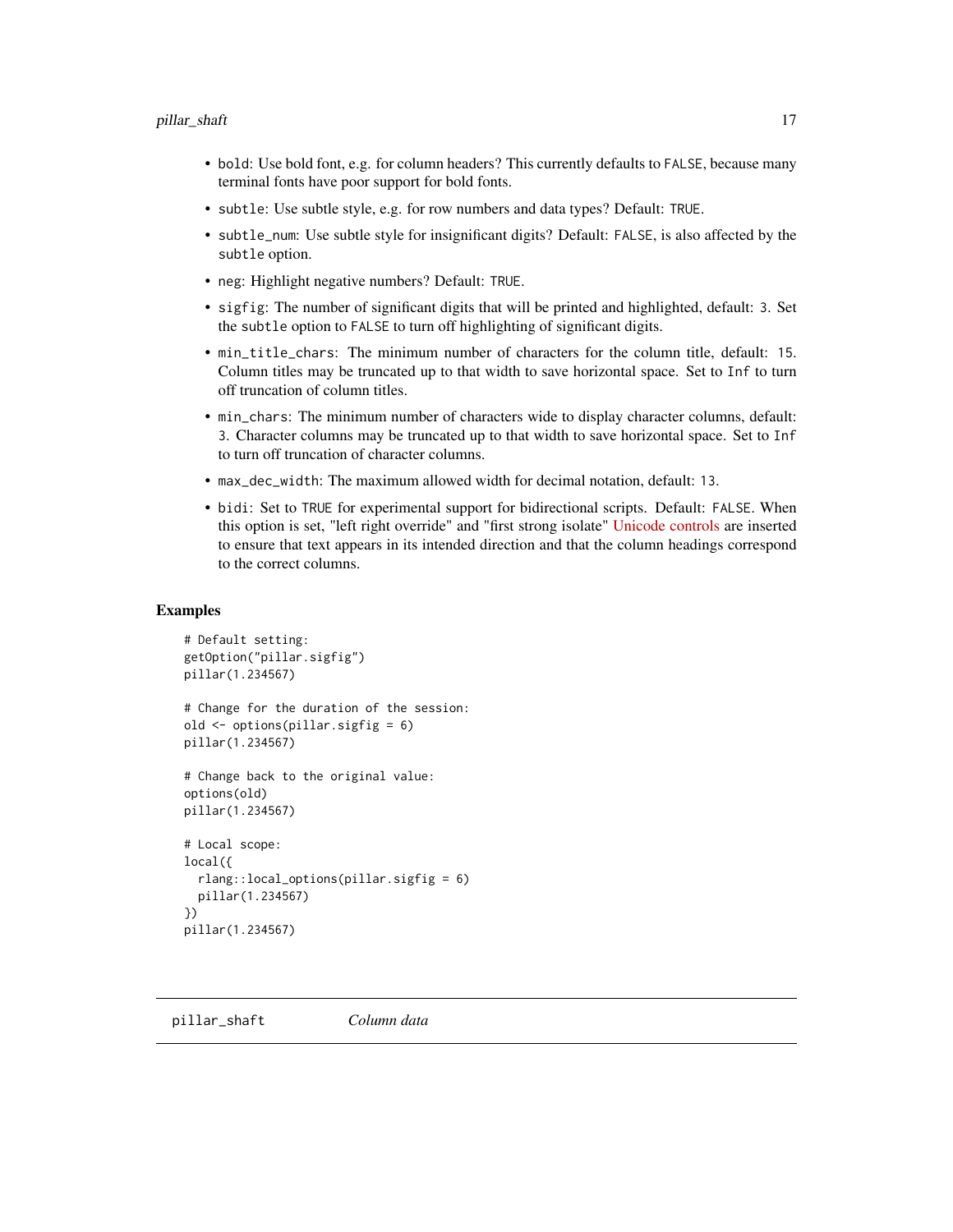#### **Description**

Internal class for formatting the data for a column. pillar\_shaft() is a coercion method that must be implemented for your data type to display it in a tibble.

This class comes with a default method for  $print()$  that calls format $()$ . If  $print()$  is called without width argument, the natural width will be used when calling format(). Usually there's no need to implement this method for your subclass.

Your subclass must implement format(), the default implementation just raises an error. Your format() method can assume a valid value for the width argument.

#### Usage

```
pillar_shaft(x, ...)
## S3 method for class 'pillar_shaft'
print(x, width = NULL, ...)## S3 method for class 'pillar_shaft'
format(x, width, ...)
## S3 method for class 'logical'
pillar_shaft(x, ...)
## S3 method for class 'numeric'
pillar_shaft(x, ..., sigfig = NULL)
## S3 method for class 'Date'
pillar_shaft(x, ...)
## S3 method for class 'POSIXt'
pillar_shaft(x, ...)
## S3 method for class 'character'
pillar_shat(x, ..., min_width = NULL)## S3 method for class 'glue'
pillar_shaft(x, ..., min_width = NULL, na_indent = 0L, shorten = NULL)
## S3 method for class 'list'
pillar_shaft(x, ...)
## S3 method for class 'factor'
pillar_shaft(x, ...)
## S3 method for class 'AsIs'
pillar_shaft(x, ...)
## Default S3 method:
pillar_shaft(x, ...)
```
<span id="page-17-0"></span>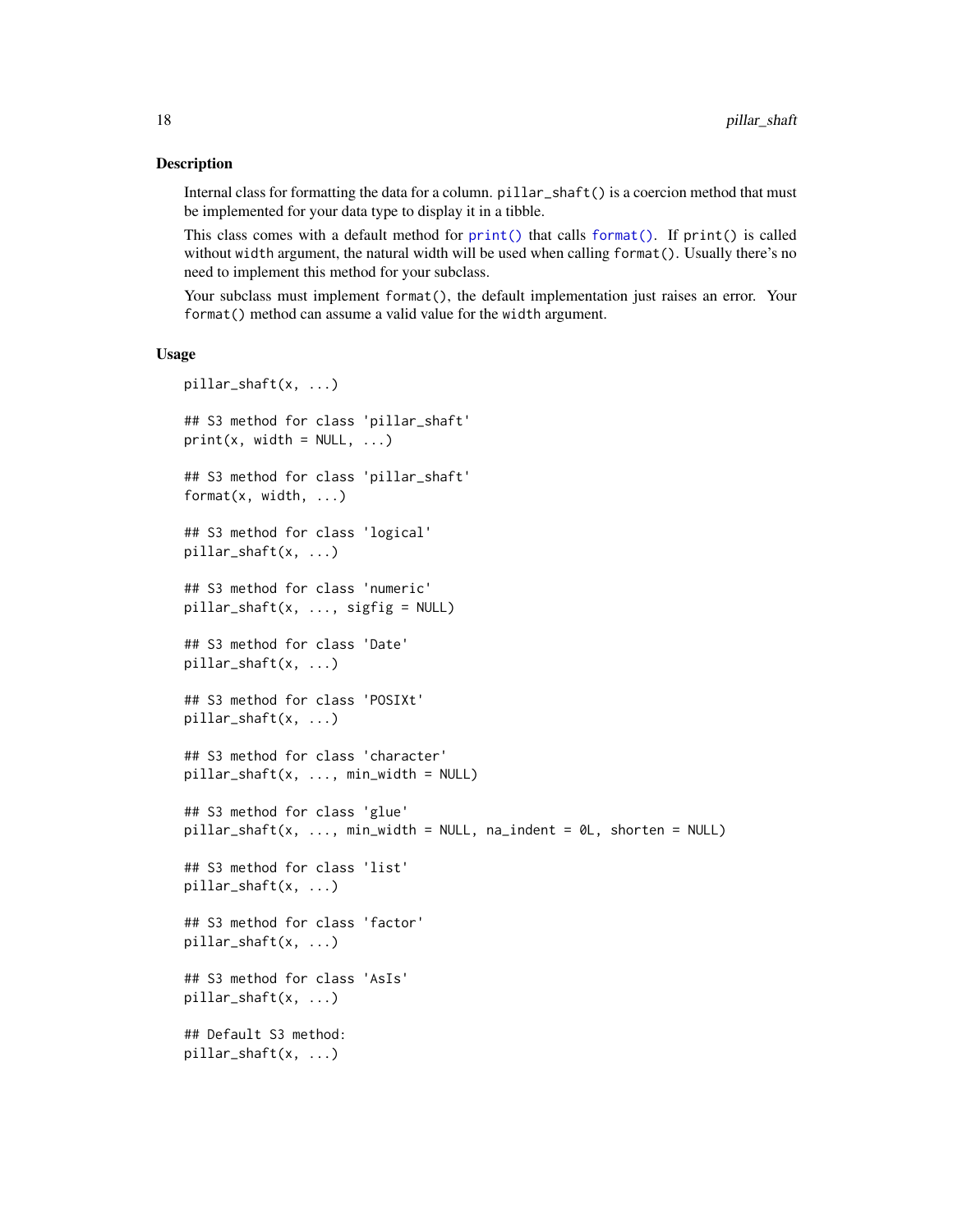#### <span id="page-18-0"></span>style\_num 19

#### Arguments

| X            | A vector to format                                                    |
|--------------|-----------------------------------------------------------------------|
| .            | Arguments passed to methods.                                          |
| width        | Width for printing and formatting.                                    |
| sigfig       | Deprecated, use num() or set_num_opts() on the data instead.          |
| min_width    | Deprecated, use $char()$ or $set_{char\_opts()}$ on the data instead. |
| $na$ _indent | Indentation of NA values.                                             |
| shorten      | How to abbreviate the data if necessary:                              |
|              | • "back" (default): add an ellipsis at the end                        |
|              | • "front": add an ellipsis at the front                               |
|              | • "mid": add an ellipsis in the middle                                |
|              | • "abbreviate": use abbreviate()                                      |

#### Details

The default method will currently format via format $()$ , but you should not rely on this behavior.

### Examples

```
pillar_shaft(1:3)
pillar_shaft(1.5:3.5)
pillar_shaft(NA)
pillar_shaft(c(1:3, NA))
```
style\_num *Styling helpers*

#### <span id="page-18-1"></span>Description

Functions that allow implementers of formatters for custom data types to maintain a consistent style with the default data types.

#### Usage

```
style_num(x, negative, significant = rep_along(x, TRUE))
```

```
style_subtle(x)
```
style\_subtle\_num(x, negative)

style\_bold(x)

style\_na(x)

style\_neg(x)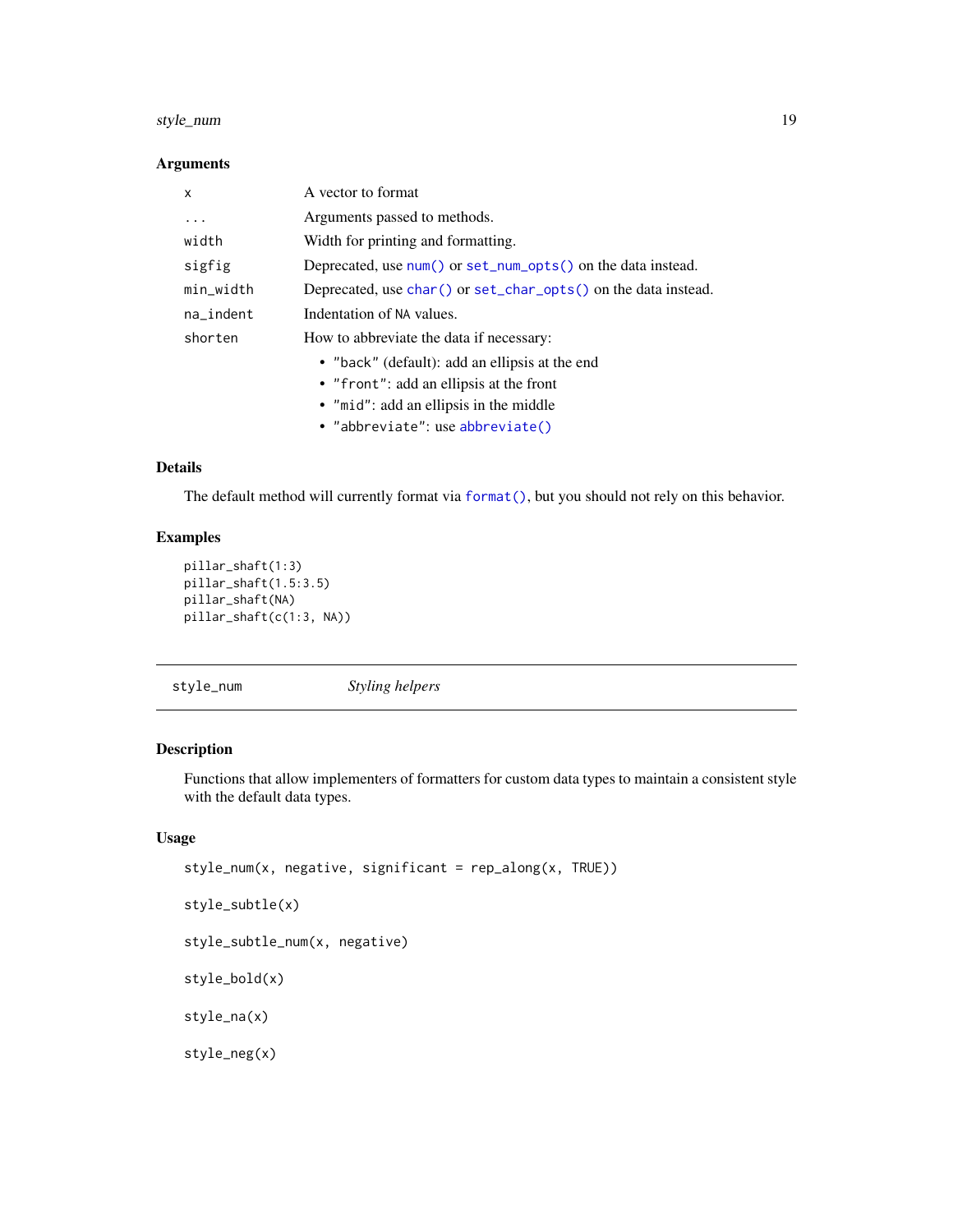#### <span id="page-19-0"></span>Arguments

x The character vector to style.

negative, significant

Logical vector the same length as x that indicate if the values are negative and significant, respectively

#### Details

style\_subtle() is affected by the subtle [option.](#page-15-1)

style\_subtle\_num() is affected by the subtle\_num [option,](#page-15-1) which is FALSE by default.

style\_bold() is affected by the bold [option,](#page-15-1) which is FALSE by default.

style\_neg() is affected by the pillar.neg [option.](#page-15-1)

#### See Also

[pillar\\_options](#page-15-1) for a list of options

#### Examples

```
style_num(
  c("123", "456"),
  negative = c(TRUE, FALSE)
)
style_num(
  c("123", "456"),
  negative = c(TRUE, FALSE),
  significant = c(FALSE, FALSE)
)
style_subtle("text")
style_subtle_num(0.01 * 1:3, c(TRUE, FALSE, TRUE))
style_bold("Petal.Width")
style_na("NA")
style_neg("123")
```
<span id="page-19-1"></span>tbl\_format\_body *Format the body of a tibble*

#### **Description**

#### [Experimental]

For easier customization, the formatting of a tibble is split into three components: header, body, and footer. The tbl\_format\_body() method is responsible for formatting the body of a tibble.

Override this method if you need to change the appearance of all parts of the body. If you only need to change the appearance of a single data type, override [vctrs::vec\\_ptype\\_abbr\(\)](#page-0-0) and [pillar\\_shaft\(\)](#page-16-1) for this data type.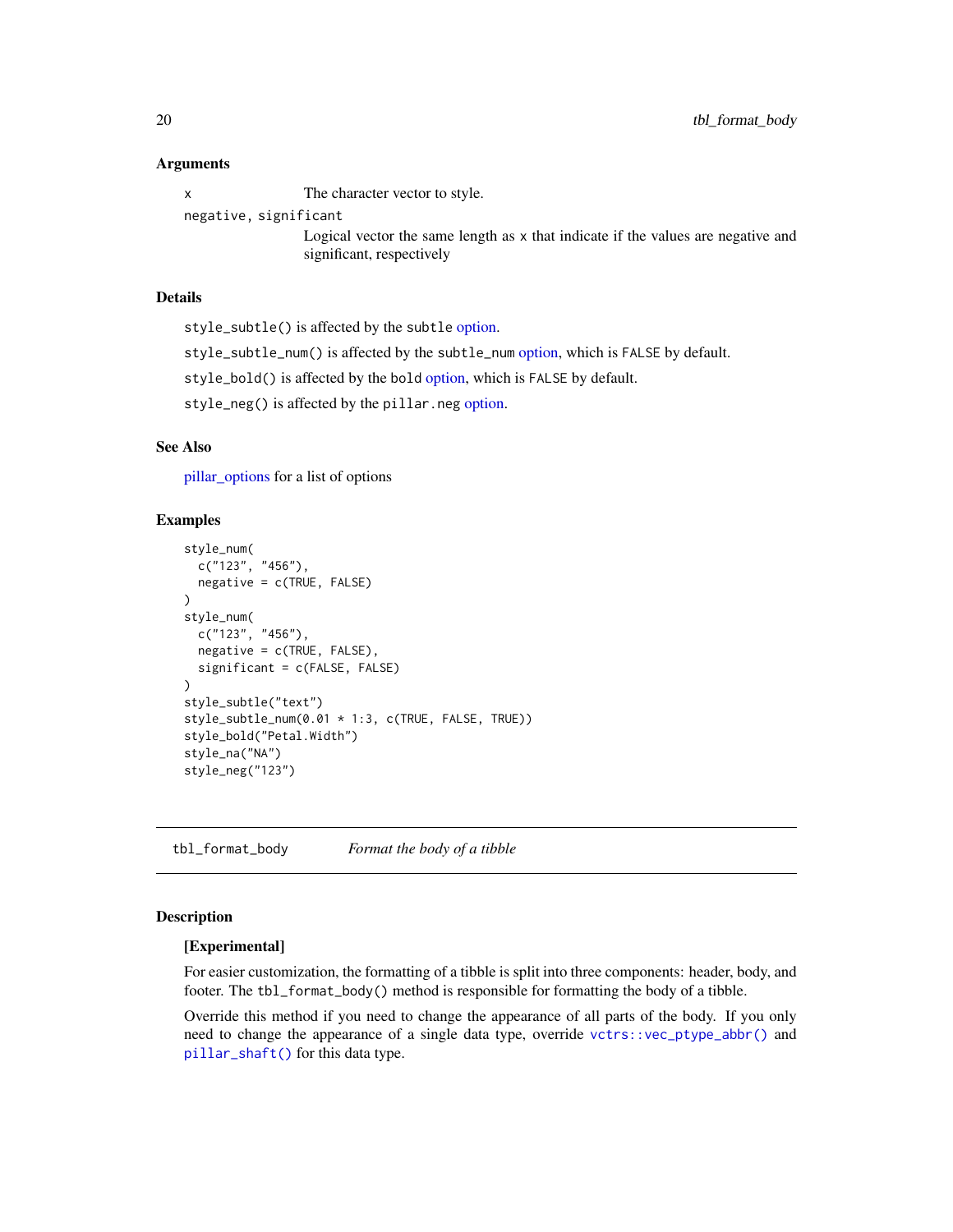#### <span id="page-20-0"></span>tbl\_format\_footer 21

#### Usage

tbl\_format\_body(x, setup, ...)

#### Arguments

| x                       | A tibble-like object.                                   |
|-------------------------|---------------------------------------------------------|
| setup                   | A setup object returned from tbl_format_setup().        |
| $\cdot$ $\cdot$ $\cdot$ | These dots are for future extensions and must be empty. |

#### Value

A character vector.

#### Examples

setup <- tbl\_format\_setup(palmerpenguins::penguins) tbl\_format\_body(palmerpenguins::penguins, setup)

```
# Shortcut for debugging
tbl_format_body(setup)
```
<span id="page-20-1"></span>tbl\_format\_footer *Format the footer of a tibble*

#### Description

#### [Experimental]

For easier customization, the formatting of a tibble is split into three components: header, body, and footer. The tbl\_format\_footer() method is responsible for formatting the footer of a tibble. Override or extend this method if you need to change the appearance of the footer. The default implementation adds information about rows and columns that are not shown in the body.

#### Usage

```
tbl_format_footer(x, setup, ...)
```
#### Arguments

|                         | A tibble-like object.                                   |
|-------------------------|---------------------------------------------------------|
| setup                   | A setup object returned from tbl_format_setup().        |
| $\cdot$ $\cdot$ $\cdot$ | These dots are for future extensions and must be empty. |

#### Value

A character vector.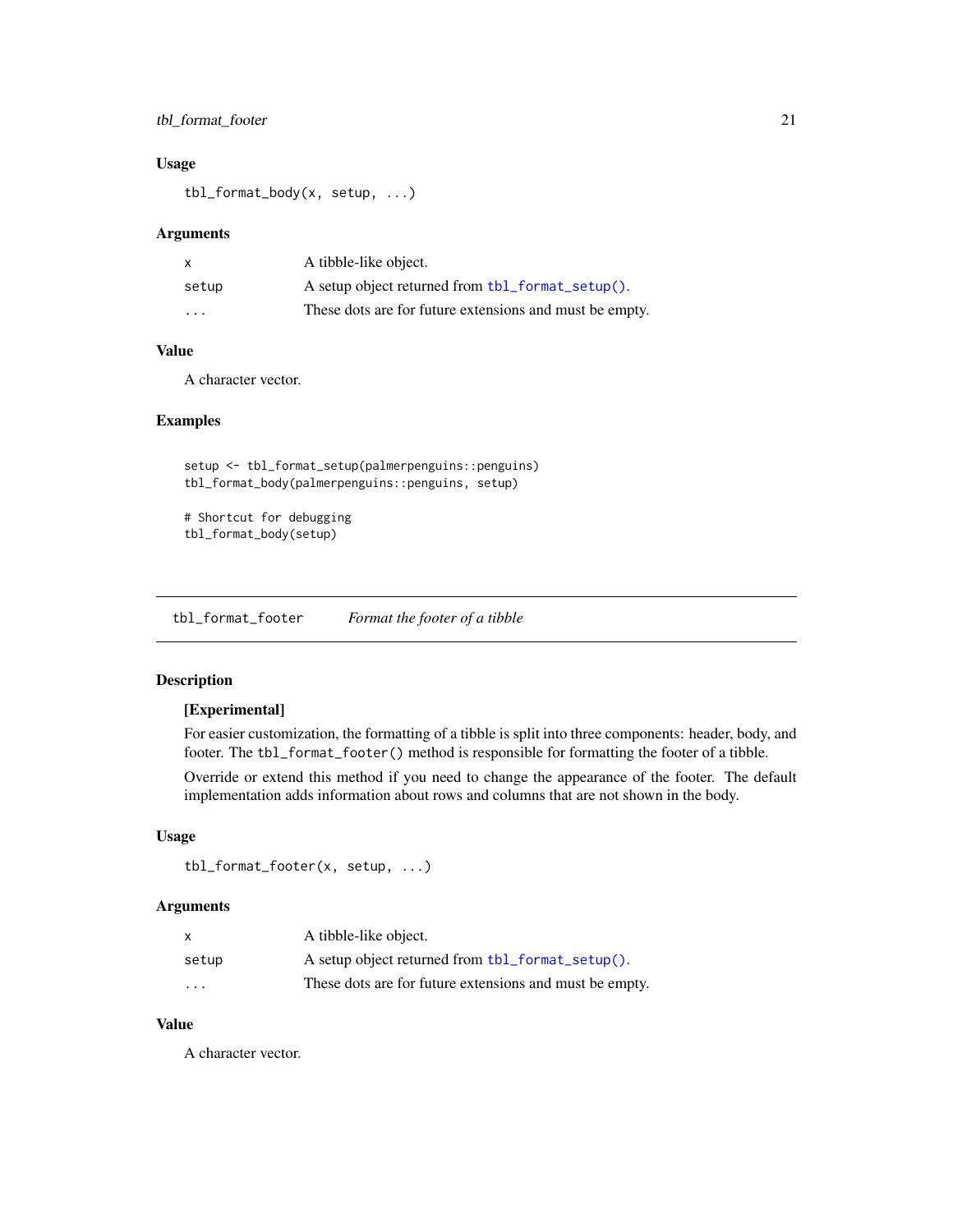#### Examples

```
setup <- tbl_format_setup(palmerpenguins::penguins)
tbl_format_footer(palmerpenguins::penguins, setup)
```

```
# Shortcut for debugging
tbl_format_footer(setup)
```
<span id="page-21-1"></span>tbl\_format\_header *Format the header of a tibble*

#### Description

#### [Experimental]

For easier customization, the formatting of a tibble is split into three components: header, body, and footer. The tbl\_format\_header() method is responsible for formatting the header of a tibble.

Override this method if you need to change the appearance of the entire header. If you only need to change or extend the components shown in the header, override or extend [tbl\\_sum\(\)](#page-23-1) for your class which is called by the default method.

#### Usage

tbl\_format\_header(x, setup, ...)

#### Arguments

|                         | A tibble-like object.                                   |
|-------------------------|---------------------------------------------------------|
| setup                   | A setup object returned from tbl_format_setup().        |
| $\cdot$ $\cdot$ $\cdot$ | These dots are for future extensions and must be empty. |

#### Value

A character vector.

#### Examples

```
setup <- tbl_format_setup(palmerpenguins::penguins)
tbl_format_header(palmerpenguins::penguins, setup)
```
# Shortcut for debugging tbl\_format\_header(setup)

<span id="page-21-0"></span>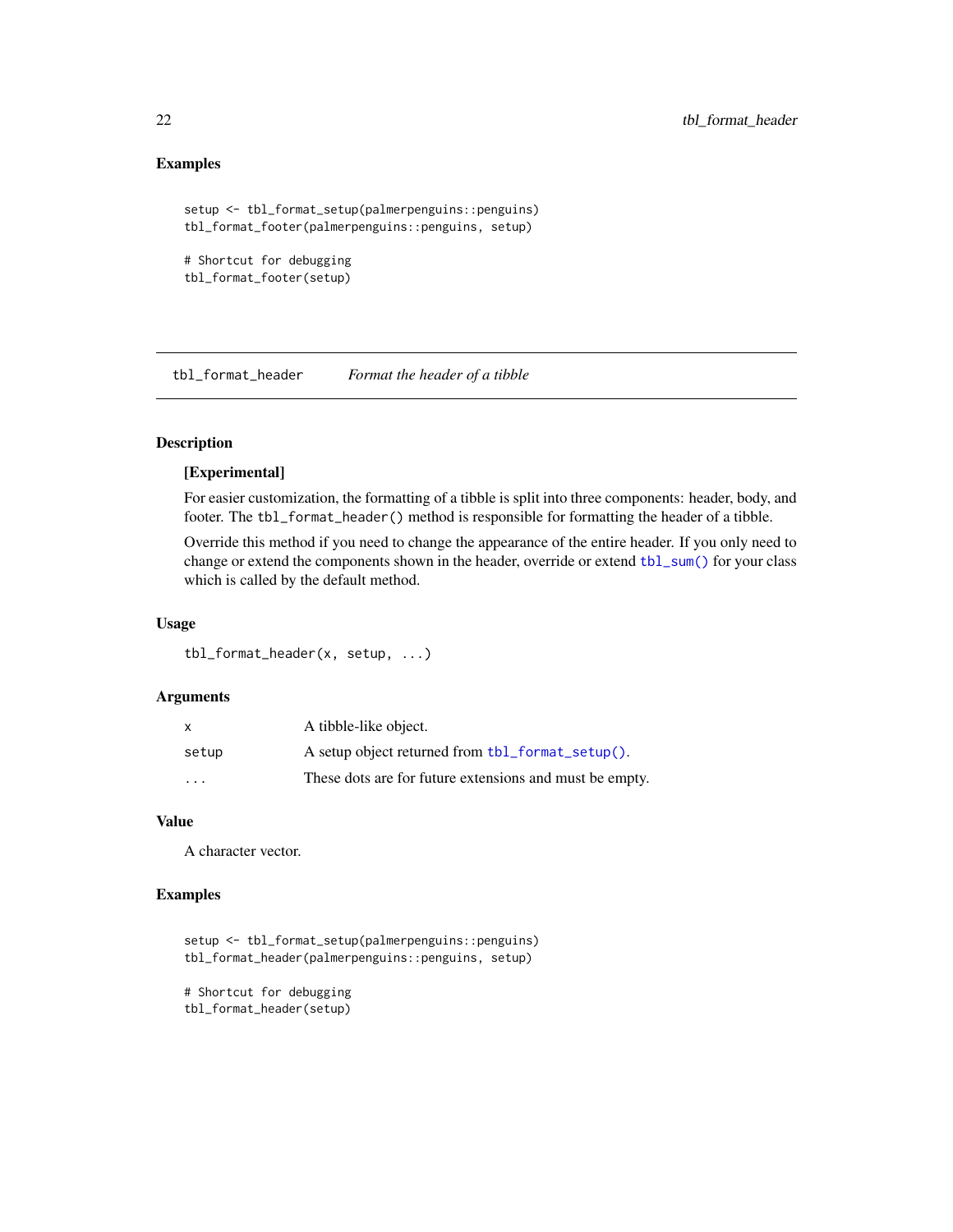<span id="page-22-1"></span><span id="page-22-0"></span>tbl\_format\_setup *Set up formatting*

#### Description

tbl\_format\_setup() is called by [format.tbl\(\)](#page-0-0). This method collects information that is common to the header, body, and footer parts of a tibble. Examples:

- the dimensions sometimes are reported both in the header and (implicitly) in the footer of a tibble;
- the columns shown in the body decide which columns are shown in the footer.

This information is computed once in tbl\_format\_setup(). The result is passed on to the [tbl\\_format\\_header\(\)](#page-21-1), [tbl\\_format\\_body\(\)](#page-19-1), and [tbl\\_format\\_footer\(\)](#page-20-1) methods. If you need to customize parts of the printed output independently, override these methods instead.

#### Usage

```
tbl_format_setup(
  x,
 width = NULL,
  ...,
 n = NULL,max_extra_cols = NULL,
 max_footer_lines = NULL,
  focus = NULL
)
## S3 method for class 'tbl'
tbl_format_setup(x, width, ..., n, max_extra_cols, max_footer_lines, focus)
```

| $\mathsf{x}$     | An object.                                                                                                                                                                                       |  |
|------------------|--------------------------------------------------------------------------------------------------------------------------------------------------------------------------------------------------|--|
| width            | Actual width for printing, a numeric greater than zero. This argument is manda-<br>tory for all implementations of this method.                                                                  |  |
| $\ddots$         | Extra arguments to $print.\text{th}($ or $format.\text{th}($ .                                                                                                                                   |  |
| n                | Actual number of rows to print. No options should be considered by implemen-<br>tations of this method.                                                                                          |  |
|                  | max_extra_cols Number of columns to print abbreviated information for, if the width is too small<br>for the entire tibble. No options should be considered by implementations of this<br>method. |  |
| max_footer_lines |                                                                                                                                                                                                  |  |
|                  | Maximum number of lines for the footer. No options should be considered by<br>implementations of this method.                                                                                    |  |
| focus            | [Experimental]                                                                                                                                                                                   |  |
|                  | Names of columns to show preferentially if space is tight.                                                                                                                                       |  |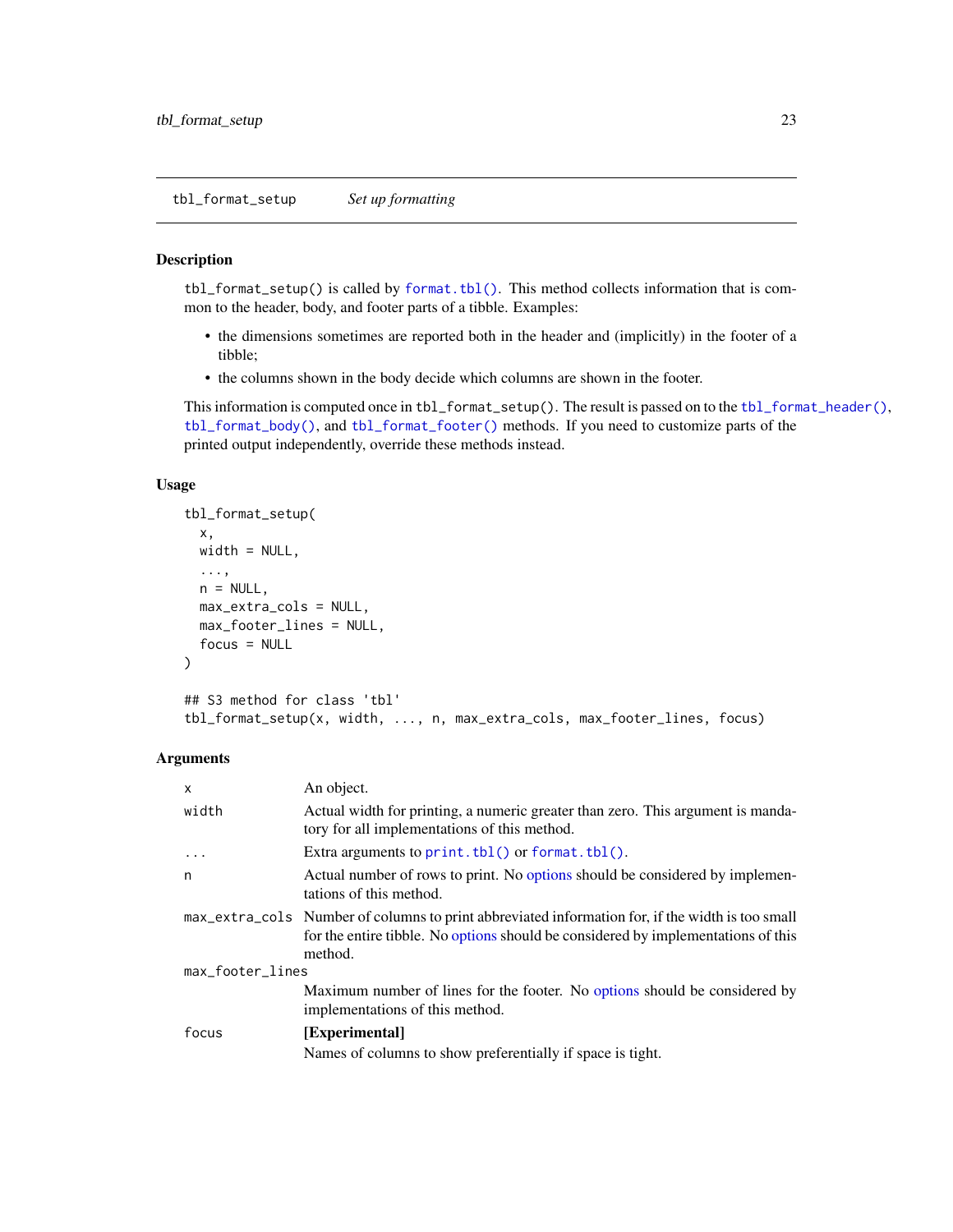#### Details

Extend this method to prepare information that is used in several parts of the printed output of a tibble-like object, or to collect additional arguments passed via  $\dots$  to print. tbl() or format. tbl().

We expect that tbl\_format\_setup() is extended only rarely, and overridden only in exceptional circumstances, if at all. If you override this method, you must also implement [tbl\\_format\\_header\(\)](#page-21-1), [tbl\\_format\\_body\(\)](#page-19-1), and [tbl\\_format\\_footer\(\)](#page-20-1) for your class.

Implementing a method allows to override printing and formatting of the entire object without overriding the [print\(\)](#page-0-0) and [format\(\)](#page-0-0) methods directly. This allows to keep the logic of the width and n arguments.

The default method for the "tbl" class collects information for standard printing for tibbles. See [new\\_tbl\\_format\\_setup\(\)](#page-0-0) for details on the returned object.

#### Value

An object that can be passed as setup argument to [tbl\\_format\\_header\(\)](#page-21-1), [tbl\\_format\\_body\(\)](#page-19-1), and [tbl\\_format\\_footer\(\)](#page-20-1).

#### Examples

tbl\_format\_setup(palmerpenguins::penguins)

<span id="page-23-1"></span>tbl\_sum *Provide a succinct summary of an object*

#### Description

tbl\_sum() gives a brief textual description of a table-like object, which should include the dimensions and the data source in the first element, and additional information in the other elements (such as grouping for **dplyr**). The default implementation forwards to [obj\\_sum\(\)](#page-0-0).

#### Usage

tbl\_sum(x)

#### **Arguments**

x Object to summarise.

#### Details

This generic will be moved to **pillar**, and reexported from there as soon as it becomes available.

#### Value

A named character vector, describing the dimensions in the first element and the data source in the name of the first element.

<span id="page-23-0"></span>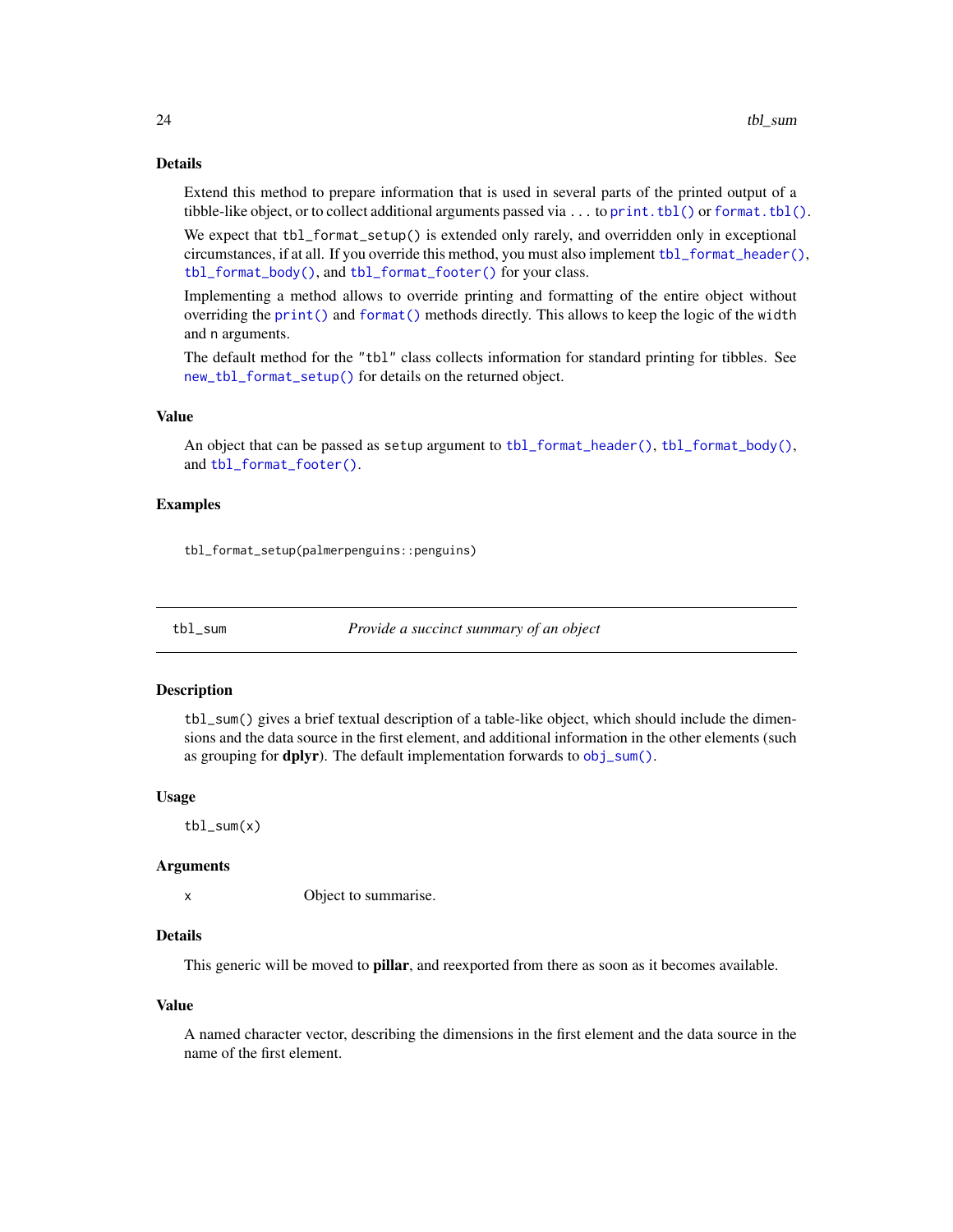<span id="page-24-0"></span>tbl\_sum 25

#### See Also

[type\\_sum\(\)](#page-0-0)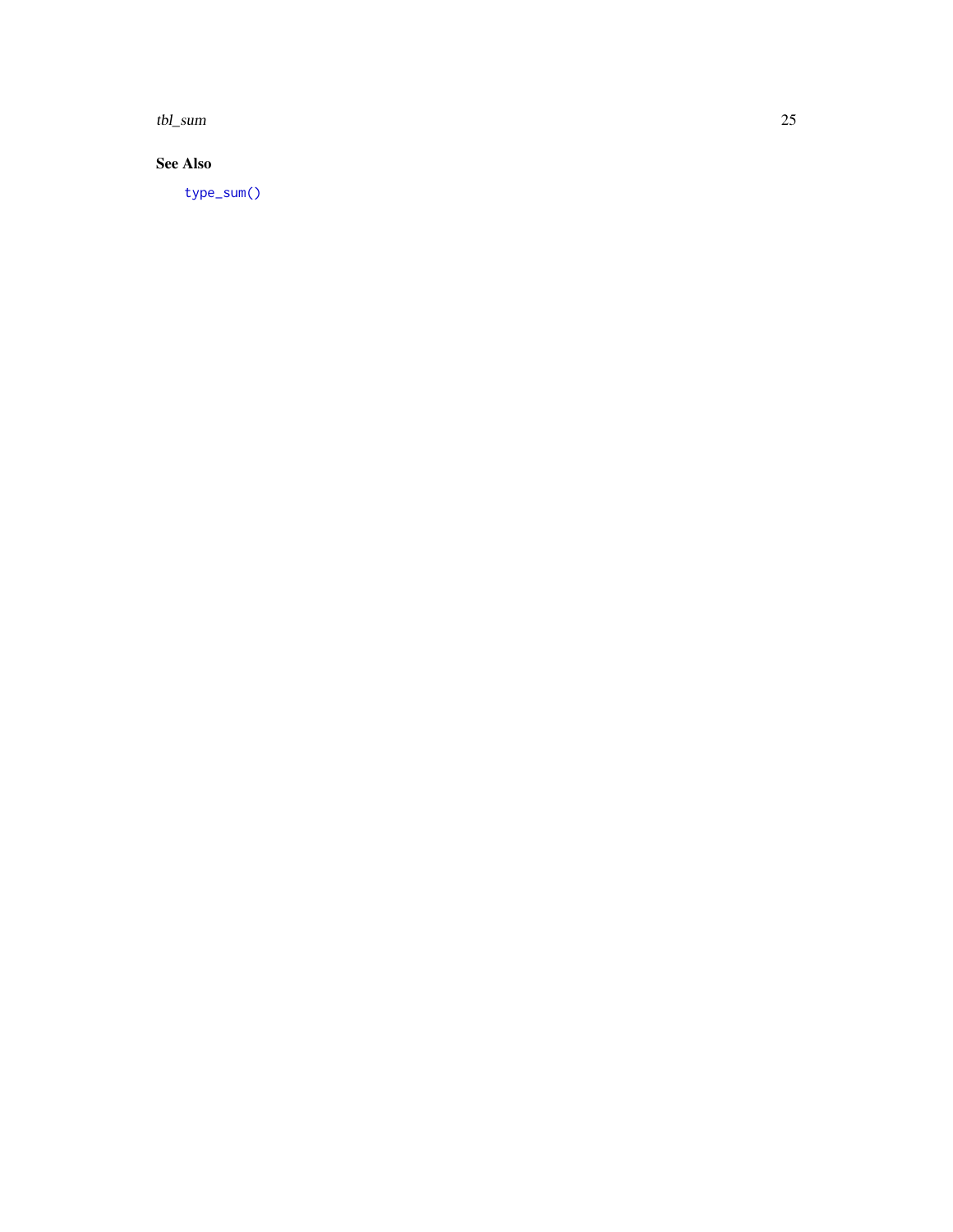# <span id="page-25-0"></span>**Index**

∗ datasets pillar\_options, [16](#page-15-0) abbreviate(), *[13](#page-12-0)*, *[19](#page-18-0)* align, [3](#page-2-0) char(), *[19](#page-18-0)* character, *[13](#page-12-0)* ctl\_new\_pillar, [4](#page-3-0) ctl\_new\_pillar(), *[11](#page-10-0)* ctl\_new\_pillar\_list *(*ctl\_new\_pillar*)*, [4](#page-3-0) ctl\_new\_pillar\_list(), *[11](#page-10-0)* dim\_desc, [6](#page-5-0) format(), *[10](#page-9-0)*, *[14,](#page-13-0) [15](#page-14-0)*, *[18,](#page-17-0) [19](#page-18-0)*, *[24](#page-23-0)* format.pillar\_shaft *(*pillar\_shaft*)*, [17](#page-16-0) format.tbl(), *[23,](#page-22-0) [24](#page-23-0)* format\_glimpse, [6](#page-5-0) format\_glimpse(), *[9](#page-8-0)* format\_type\_sum, [7](#page-6-0) get\_extent, [8](#page-7-0) get\_max\_extent *(*get\_extent*)*, [8](#page-7-0) get\_max\_extent(), *[3](#page-2-0)* getOption(), *[16](#page-15-0)* glimpse, [9](#page-8-0) glimpse(), *[6](#page-5-0)* new\_ornament, [10](#page-9-0) new\_pillar, [10](#page-9-0) new\_pillar\_component, [11](#page-10-0) new\_pillar\_shaft, [12](#page-11-0) new\_pillar\_shaft(), *[12,](#page-11-0) [13](#page-12-0)* new\_pillar\_shaft\_simple *(*new\_pillar\_shaft*)*, [12](#page-11-0) new\_pillar\_title, [14](#page-13-0) new\_pillar\_title(), *[15](#page-14-0)* new\_pillar\_type, [14](#page-13-0) new\_pillar\_type(), *[15](#page-14-0)* new\_tbl\_format\_setup(), *[24](#page-23-0)*

num(), *[19](#page-18-0)* obj\_sum(), *[24](#page-23-0)* option, *[9](#page-8-0)*, *[20](#page-19-0)* options, *[23](#page-22-0)* options(), *[16](#page-15-0)* pillar, [15](#page-14-0) pillar(), *[3,](#page-2-0) [4](#page-3-0)*, *[10](#page-9-0)* pillar-package, [2](#page-1-0) pillar\_component *(*new\_pillar\_component*)*, [11](#page-10-0) pillar\_component(), *[10](#page-9-0)* pillar\_options, *[3](#page-2-0)*, [16,](#page-15-0) *[20](#page-19-0)* pillar\_shaft, [17](#page-16-0) pillar\_shaft(), *[10](#page-9-0)*, *[15](#page-14-0)*, *[20](#page-19-0)* print(), *[18](#page-17-0)*, *[24](#page-23-0)* print.pillar\_shaft *(*pillar\_shaft*)*, [17](#page-16-0) print.tbl(), *[3](#page-2-0)*, *[23,](#page-22-0) [24](#page-23-0)* set\_char\_opts(), *[19](#page-18-0)* set\_num\_opts(), *[19](#page-18-0)* str(), *[9](#page-8-0)* style\_bold *(*style\_num*)*, [19](#page-18-0) style\_na *(*style\_num*)*, [19](#page-18-0) style\_na(), *[13](#page-12-0)* style\_neg *(*style\_num*)*, [19](#page-18-0) style\_num, [19](#page-18-0) style\_subtle *(*style\_num*)*, [19](#page-18-0) style\_subtle\_num *(*style\_num*)*, [19](#page-18-0) tbl\_format\_body, [20](#page-19-0) tbl\_format\_body(), *[23,](#page-22-0) [24](#page-23-0)* tbl\_format\_footer, [21](#page-20-0) tbl\_format\_footer(), *[23,](#page-22-0) [24](#page-23-0)* tbl\_format\_header, [22](#page-21-0) tbl\_format\_header(), *[23,](#page-22-0) [24](#page-23-0)* tbl\_format\_setup, [23](#page-22-0) tbl\_format\_setup(), *[21,](#page-20-0) [22](#page-21-0)* tbl\_sum, [24](#page-23-0)